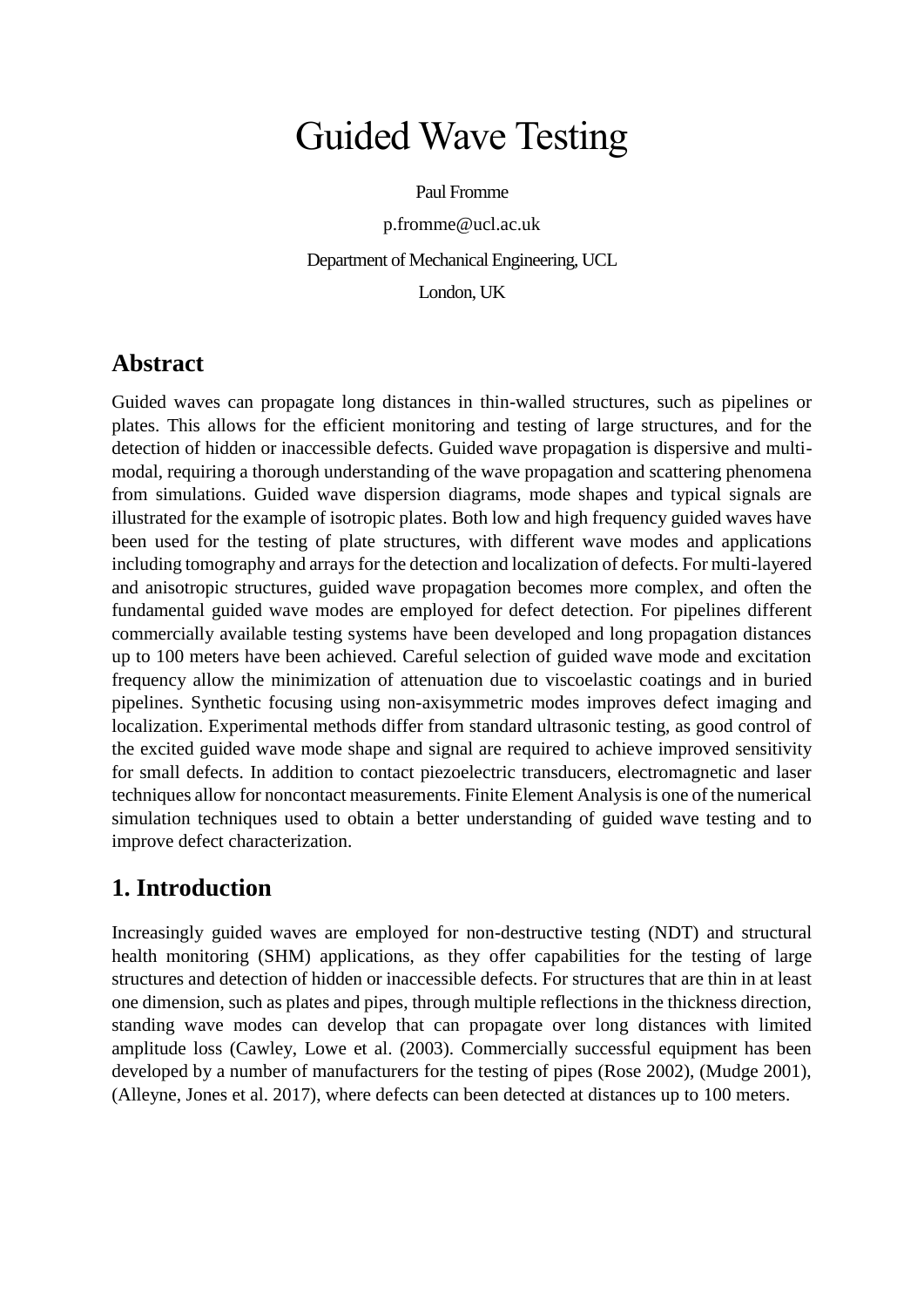



Compared to conventional bulk ultrasonic testing, the wave propagation direction is along the structure rather than through the thickness (Fig. 1), reducing the requirement for scanning and offering the potential to inspect structures with limited access, such as buried or coated pipelines (Rose 2014). Increasingly, permanently installed sensors are employed, allowing a monitoring rather than inspection approach to reduce variations between successive measurements and improve the sensitivity for defect detection.

However, there is typically a balance between the ability to cover a large area from a single sensor location and the sensitivity for the detection of small defects. Applications for large structures require lower frequencies to achieve long wave propagation distances, with the large wavelength corresponding to a reduced sensitivity for small defects. Often guided waves are used in a screening mode to identify potentially damaged areas and provide a preliminary assessment of the damage severity, rather than a detailed defect characterization and sizing.

While providing many benefits, it must be understood that guided wave propagation is more complex than for bulk ultrasonic waves and depends both on the geometry and excitation frequency. Multiple wave modes can propagate in the structure and the propagation velocity depends on the excitation frequency. This dispersion and the resulting pulse distortion requires a good understanding of the wave propagation and control of the wave excitation to ensure reliable defect detection. This has been recognized by the international norms for guided wave testing (e.g. BS 9690-1:2011, ASTM E2775 - 16) and necessitates improved training to provide reliable testing results.

This chapter aims to provide an overview of guided waves for non-destructive testing. Section 2 explains some of the important phenomena in more detail (for the example of plates), to provide a better understanding of the application, benefits, and limitations of guided wave testing. Application examples are discussed in section 3 for isotropic and anisotropic (composite) plates, as well as bonded, multi-layered, and curved structures. Section 4 gives an overview of applications for pipes, with a focus on how the choices for wave modes influence both the defect detection sensitivity and experimental and processing requirements. Sections 5 and 6 provide a brief discussion of experimental and simulation methods for guided wave testing.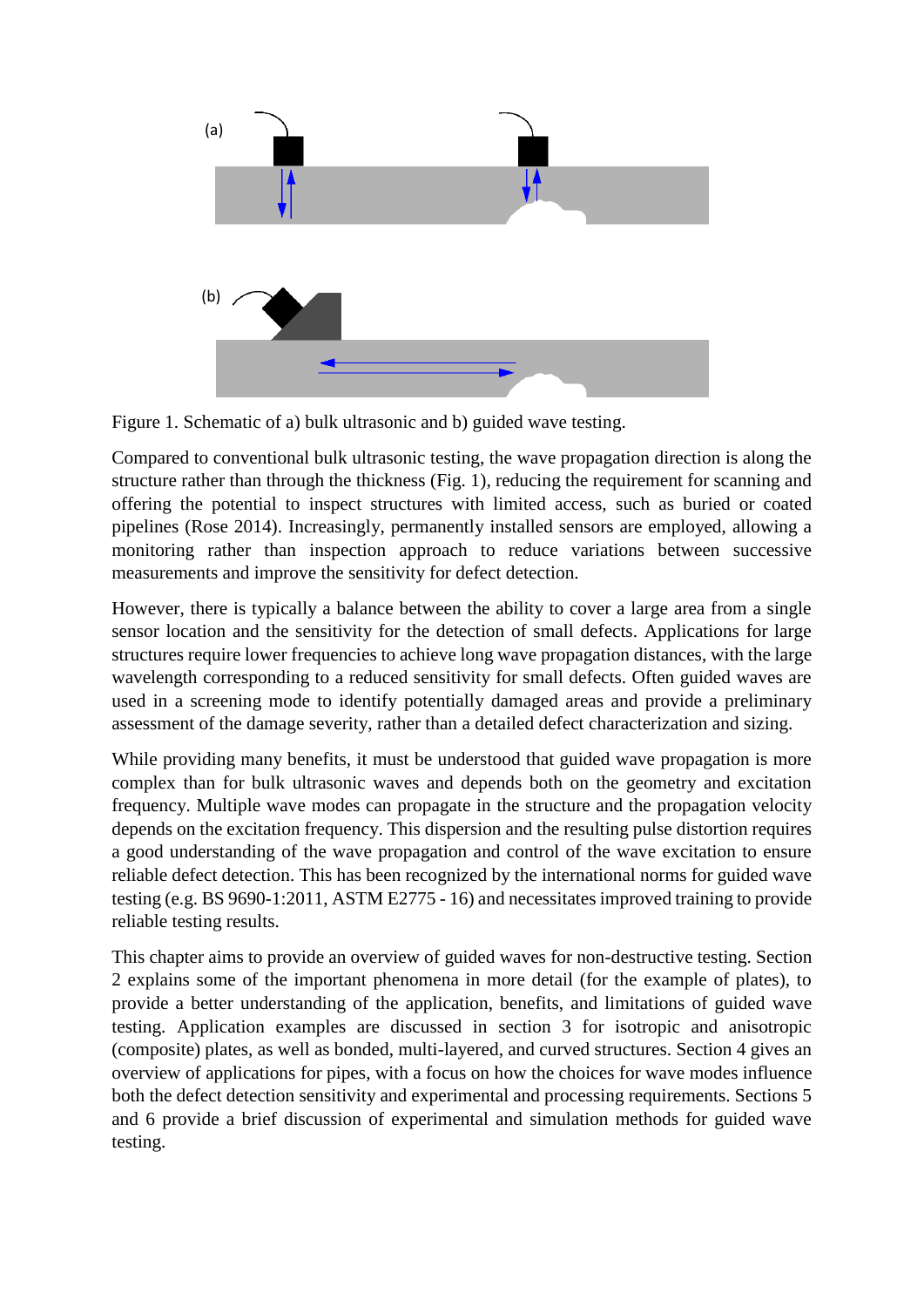### **2. Guided Wave Propagation**

Guided waves can propagate along plates, with multiple modes and varying directionality. Conceptually this can be understood either as the constructive interference of multiple bulk ultrasonic waves reflected and mode converted through the thickness of the structure, or as guided wave modes through the thickness. Both conceptual derivations result in identical equations, which for the case of a plane wave front in an isotropic, homogeneous plate, can be described by the classical Rayleigh-Lamb theory.

$$
\frac{\tan(qh)}{\tan(ph)} = -\frac{4k^2pq}{(q^2 - k^2)^2}
$$
 Symmetric Lamb wave modes (Eq. 1)  

$$
\frac{\tan(qh)}{\tan(ph)} = -\frac{(q^2 - k^2)^2}{4k^2pq}
$$
 Anti-symmetric Lamb wave modes (Eq. 2)  
where  $p^2 = \left(\frac{\omega}{c_L}\right)^2 - k^2$  and  $q^2 = \left(\frac{\omega}{c_T}\right)^2 - k^2$ 

with plate thickness  $2h$ , angular frequency  $\omega$ , wavenumber k, longitudinal wave velocity  $c<sub>L</sub>$  and shear wave velocity  $c_T$ .

These equations and the wave propagation have been widely described and discussed in the seminal work by (Achenbach 1973), (Auld 1973), (Graff 1975), (Rose 2014), and (Viktorov 1967). For the simple case of a uniform plate, an analytical solution is possible. For more complex structures, numerical methods such as SAFE (semi-analytical finite element) analysis (Predoi, Castaings et al. 2007) or semi-analytical approaches such as the global matrix approach employed in the Disperse software (Pavlakovic, Lowe et al. 1997) have been demonstrated to be numerically stable and efficient. Figure 2 shows the dispersion curves for an aluminum plate calculated using the Disperse software.

Figure 2a shows the phase velocity for the different wave modes for variation of the frequencythickness product, as the wave speed depends on this product. The corresponding group velocities (the speed of the wave pulse) are shown in Fig. 2b. For higher frequency-thickness products multiple wave modes can propagate, above the cut-off frequencies of the higher wave modes.



Figure 2. Dispersion diagram for aluminum plate; a) phase velocity; b) group velocity.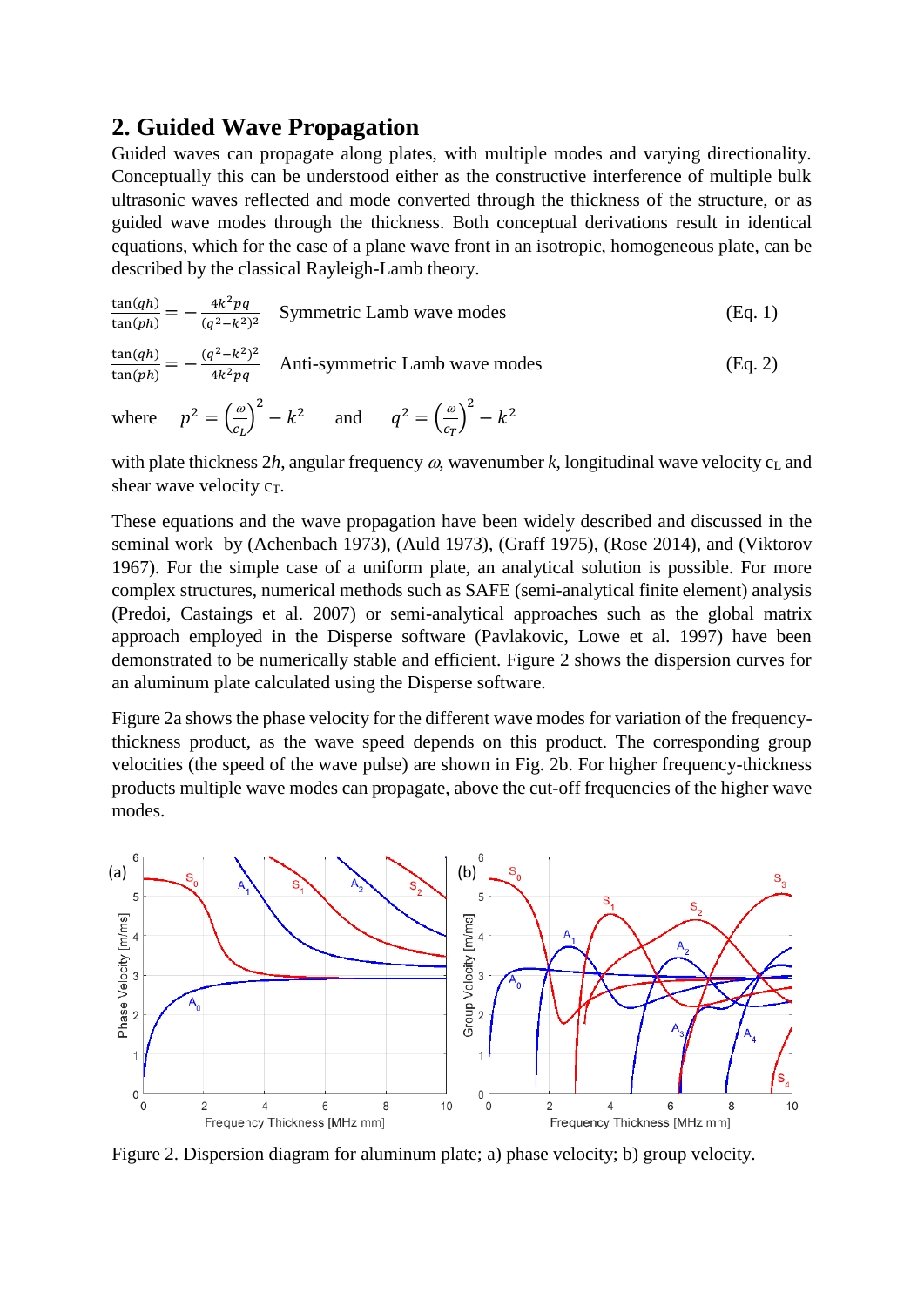At the cut-off frequencies the respective group velocity of that wave mode tends towards zero, while the phase velocity tends towards infinity. Essentially, at the cut-off frequency this can be thought of as a standing wave mode or vibration across the plate thickness. Below the cut-off frequencies of the higher wave modes, only the two fundamental wave modes can propagate. The first anti-symmetric wave mode  $A_0$  can be considered similar to a bending or flexural wave at low frequency-thickness, with large out-of-plane displacement and smaller, anti-symmetric in-plane motion, as shown in Fig. 3a. At low frequencies the first symmetric Lamb mode  $S_0$ resembles a longitudinal wave with large, symmetric in-plane displacement (Fig. 3b) and very limited dispersion, i.e. the phase and group velocity are reasonably constant and similar to a bulk, longitudinal ultrasonic wave.



Figure 3. Guided wave mode shapes; a)  $A_0$  mode at 0.5 MHz mm; b)  $S_0$  mode at 0.5 MHz mm; c)  $A_0$  mode at 10 MHz mm; d)  $A_1$  mode at 10 MHz mm; solid: in-plane displacement; dashed: out-of-plane displacement.

For high frequency-thickness products the fundamental  $S_0$  and  $A_0$  Lamb wave modes tend towards the Rayleigh surface wave velocity with similar mode shapes through the thickness (Fig. 3c), while the higher Lamb wave (Fig. 3d) modes tend towards the shear velocity.

The complexity of the guided wave propagation requires different considerations as compared to conventional bulk ultrasonic wave testing. Dispersion, the fact that different frequency components within a wave packet propagate at different velocities, leads to changes in the pulse shape and makes some of the standard UT evaluation (e.g. based on pulse shape) difficult. Furthermore, the variation in group velocity with frequency leads to pulse distortion, the spreading in time of the energy contained within a wave pulse. This reduction in amplitude with propagation distance was one of the most relevant problems encountered during early stages of guided wave testing (Alleyne and Cawley 1991). Instead of the conventional short duration, wide frequency range pulse employed in standard ultrasonic testing in combination with resonant transducers, different excitation signals are often employed for guided wave testing.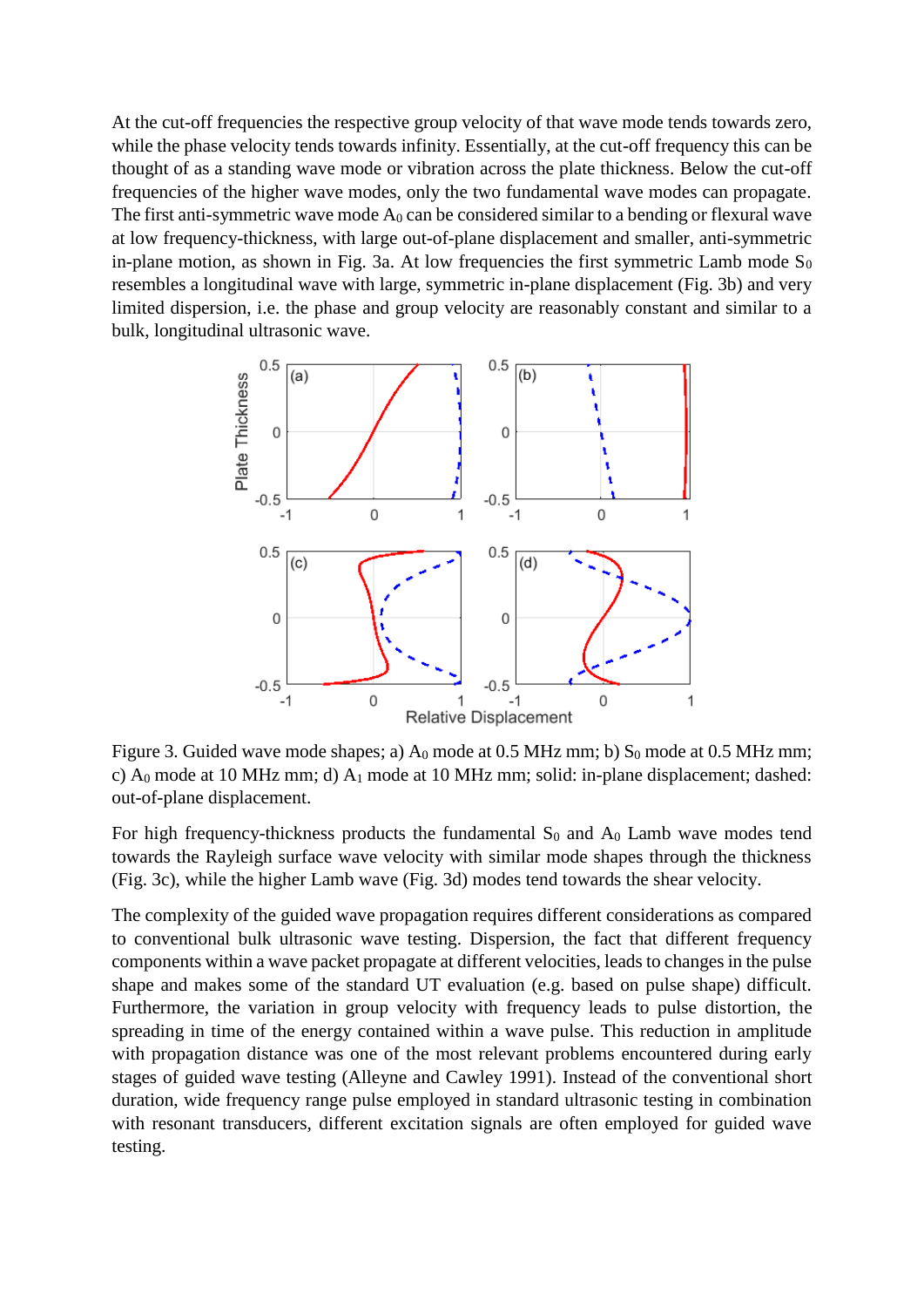

Figure 4. 5 cycle sinusoid (100 kHz center frequency) in Hanning window: a) time signal, b) frequency content; 20 cycle sinusoid in Hanning window: c) time signal, d) frequency content.

In order to achieve a narrow frequency bandwidth to limit dispersion and pulse distortion, tone bursts such as 5 cycles of a sinusoid in a Hanning window have been found beneficial (Fig. 4a/b).

$$
\Delta f = \frac{4}{N} f \qquad \text{with center frequency } f \tag{Eq. 3}
$$

The number of cycles *N* controls the trade-off between pulse length and frequency bandwidth  $\Delta f$  (Eq. 3), so a 20 cycle toneburst (Fig. 4c/d) has a longer time duration but narrower frequency bandwidth than a 5 cycle pulse (Fig. 4a/b). Another approach has been to use a wideband excitation such as a chirp signal, and to post-process the measured time traces by convolution with narrowband signals to isolate specific frequencies within the bandwidth of the excitation (Michaels, Lee et al. 2013). In order to achieve this control of the excitation signal, typically different equipment compared to standard ultrasonic pulser/receivers is required, such as arbitrary function generators to generate the desired time signals, and wide-band amplifiers to achieve acceptable signal-to-noise (SNR) ratios. This will be discussed further in section 5 dealing with experimental methods.

Another important consideration is that signals containing multiple wave modes propagating at different speeds can be quite difficult to analyze (Alleyne and Cawley 1991), thus often selective excitation of Lamb wave modes is desired. This is reasonably straight-forward to achieve for the fundamental wave modes below the cut-off frequencies of the higher wave modes. The  $S_0$  wave mode has been widely employed as it is non-dispersive at low frequencies, its modeshape and displacement are similar to longitudinal bulk ultrasonic waves (Fig. 3b), and it has the highest group velocity, thus is easily identified as the first arrival pulse. The wave mode has some limited dispersion around 0.5 MHz mm, which has been used for tomography to detect and localize plate thinning (Leonard, Malyarenko et al. 2002). Disadvantages of the S<sup>0</sup> mode at low frequency thickness products are the rather large wavelength and limited sensitivity for some defects in composite structures (Guo and Cawley 1993), but compared to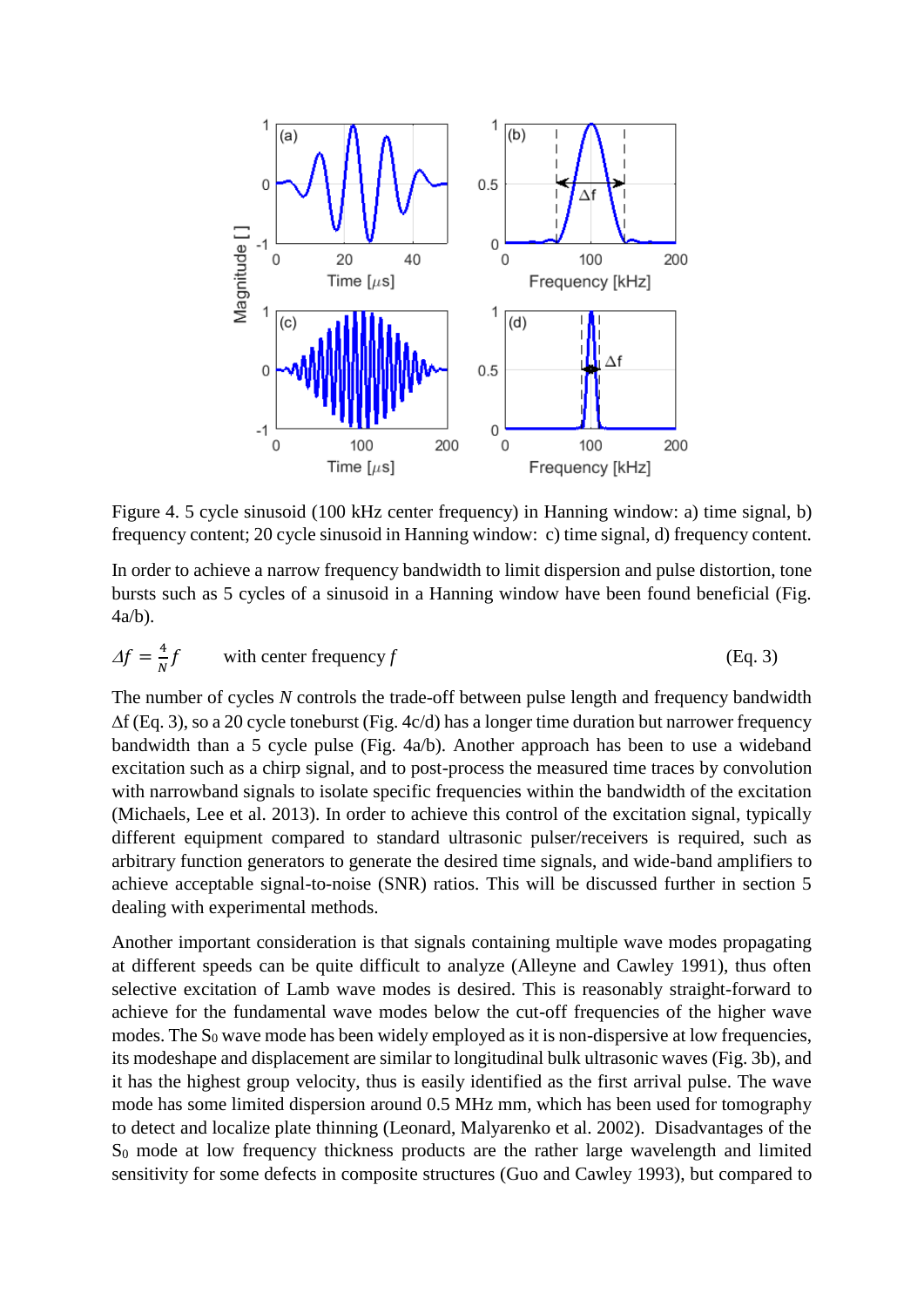the  $A_0$  mode it has the advantage of limited attenuation for water loading. In contrast the  $A_0$ wave mode is dispersive at low frequencies, but limited pulse distortion was found around 0.5 MHz mm for steel and aluminum plates. Together with the shorter wavelength this allows for good defect detection sensitivity (Fromme, Wilcox et al. 2006). At higher frequency-thickness products the selective mode excitation requires better experimental configuration and good understanding of the guided wave propagation and attenuation characteristics.

# **3. Guided Wave Testing of Plate Structures**

### **3.1 Defect detection in isotropic (metal) plates**

Guided waves can quickly interrogate large plate and shell structures and have sensitivity for the detection of surface and subsurface features (Rose 2002). Guided waves propagate in two dimensions along thin structures, making it necessary to achieve a distinction between the different Lamb wave modes and to take the two-dimensional spreading of the guided ultrasonic wave into account. The angular resolution of any monitoring device has to be sufficient to distinguish between different features. The amplitude of the guided wave decreases with distance, as the energy spreads over a larger area. Therefore, a sufficiently large dynamic range is required for the detection of small defects in the presence of structural features. In order to simplify the signal processing, most non-destructive testing applications work in the low frequency-thickness regime below the cut-off frequencies of the higher wave modes, where only three guided wave modes  $(S_0, A_0, SH_0)$  can exist.

For metallic structures, the most commonly investigated defect types include corrosion and fatigue cracking. Applications include the thinning of plates due to corrosion, e.g. at difficult to reach areas such as pipeline supports. Tomography approaches rely on transducers located around the area of interest and changes in the wave pulse arrival time due to thickness reduction (Fig. 5). This requires a dispersive guided wave mode, where the velocity changes with thickness in the frequency range of interest, but not too significantly to completely alter the wave propagation characteristics. In particular, the  $S_0$  mode in a frequency-thickness range below 2 MHz mm has been used for tomography applications (Malyarenko and Hinders 2000), as at low frequency-thickness product it has the highest group velocity, i.e., the fastest arrival time. For single defects of simple geometry, a good match of the estimated and actual thickness reduction was found (Leonard, Malyarenko et al. 2002). For more complex or deep defect geometries or sharp edges, additional effects due to scattering have to be considered and can make accurate sizing challenging. Different reconstruction algorithms and guided wave modes have been investigated for their suitability and compared for specific thickness reductions (Zhao, Royer et al. 2011). Higher wave modes with shorter wavelength due to the higher excitation frequency offer better sensitivity for shallow defects, but less accurate depth sizing of deep defects was found. In general, good results for the detection and localization of corrosion thinning using guided wave tomography have been reported, but accurate sizing can be more complicated depending on the defect type and severity.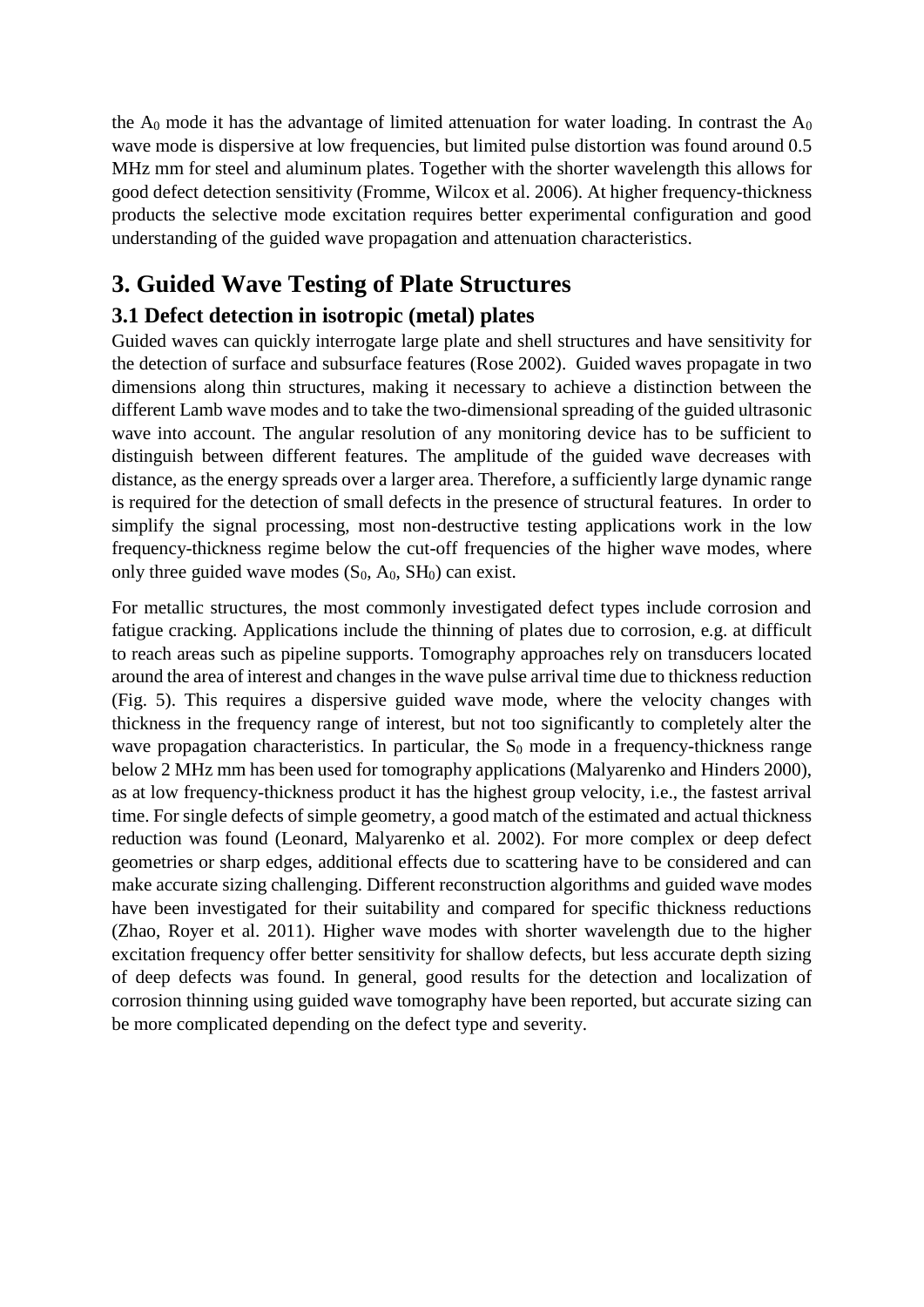

Figure 5. Schematic of Tomography on plate, sensors, wave paths and defect marked.

Significant work has been reported on the first symmetrical Lamb wave mode  $S_0$  and the lowest shear mode SH0, as their displacement, stress distribution, and propagation velocity at low frequencies are similar to the bulk ultrasonic wave modes and non-dispersive (Zhao and Rose 2004). The wave propagation characteristics are similar to the torsional and longitudinal modes often employed for pipe applications, and for thin wall thickness compared to the pipe diameter locally similar defect sensitivity was observed. The scattering at part and through thickness notches and cracks oriented along and perpendicular to the wave propagation direction was studied experimentally and from FE simulations. Significant variations depending on the defect depth and length relative to the wavelength were found (Demma, Cawley et al. 2003).

The interactions with damage as well as the appropriate damage monitoring strategy were investigated (Lee and Staszewski 2007). For fatigue crack detection, the scattering at cracks emanating from circular cavities (holes) was investigated. The scattering at holes in a plate was studied analytically for flexural waves  $(A<sub>0</sub>$  mode) (Pao and Chao 1964), (Fromme and Sayir  $2002$ ), and for the S<sub>0</sub> mode (McKeon and Hinders 1999), (Diligent, Grahn et al. 2002), to establish a baseline. (Fromme and Sayir 2002) investigated the changes to the scattered field during fatigue crack growth and found good agreement of experimental results with numerical predictions. Guided waves were employed to successfully detect defects at difficult to reach locations around a hole (Doherty and Chiu 2012) and fatigue cracks emanating at fasteners within a lap joint (Cho and Lissenden 2012). The scattering behavior of guided waves at complete and partial through-thickness notches (Lowe and Diligent 2002), (Fromme and Rouge 2011), and cracks (Chang and Mal 1999) has been predicted and validated experimentally.

As for aerospace structures the areas of high stress concentration are typically known, higher frequency guided waves offer a potential trade-off between smaller monitoring range and improved sensitivity for small defects. Higher frequency guided wave modes have been increasingly used for improved defect detection over shorter distances, as the ratio of the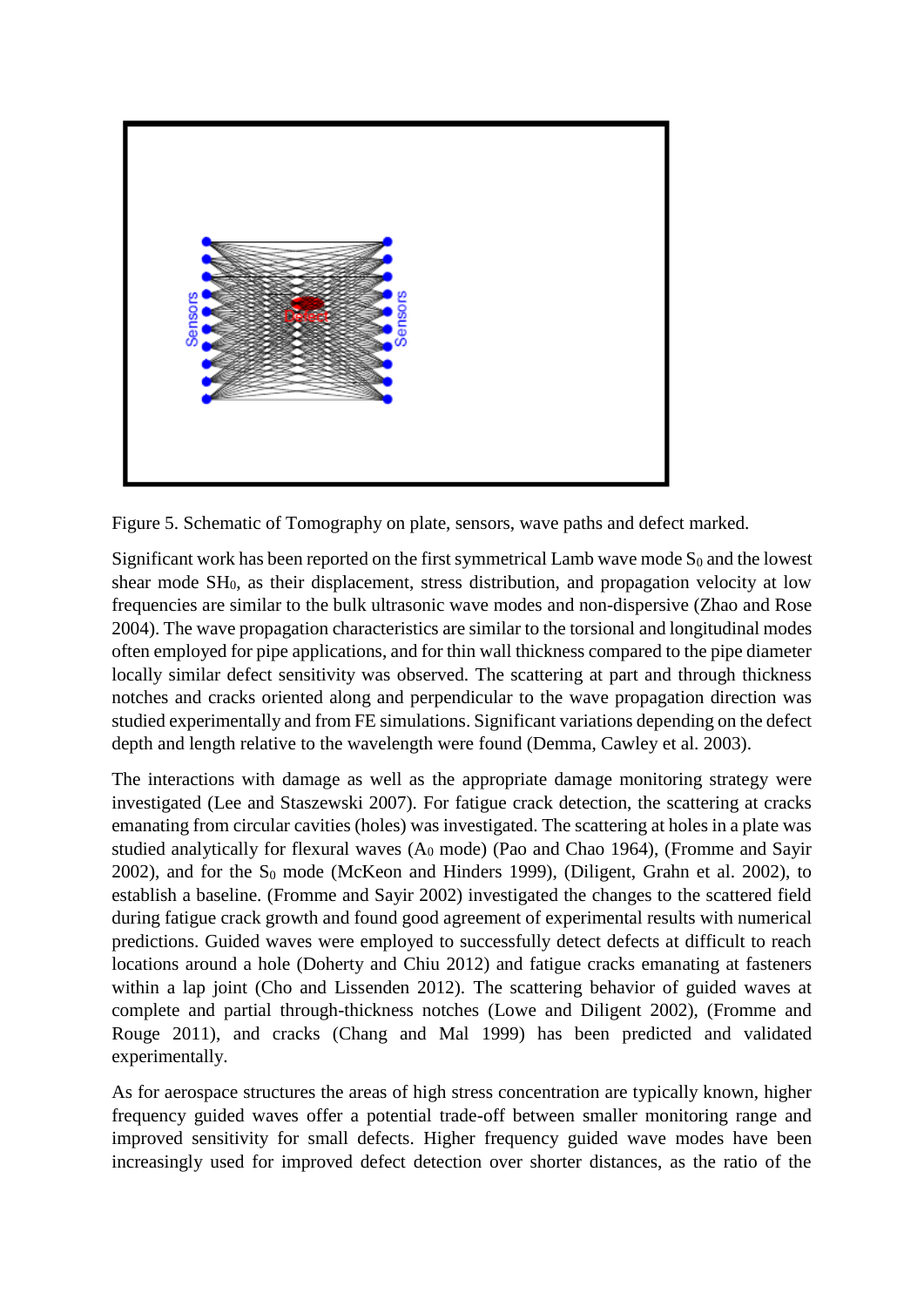wavelength to the defect size determines the detection sensitivity. Compared to the lower frequency, fundamental Lamb modes, experimentally the selective excitation of specific modes is more complicated but allows for easier interpretation of results. Finite element simulations combined with modal decomposition were used to study the interaction of Lamb waves with defects for frequency-thickness products up to 5 MHz mm (Terrien, Osmont et al. 2007). High frequency Lamb waves at about 15 MHz mm and the application for crack detection was demonstrated (Greve, Zheng et al. 2008). The detection of fatigue cracks and other defects using the high frequency fundamental Lamb wave modes (Chan, Masserey et al. 2015, Masserey and Fromme 2017), the  $A_1$  mode (Khalili and Cawley 2016), and higher order mode clusters (HOMC) (Ratnam, Balasubramaniam et al. 2012) were demonstrated.

For flat structures, guided wave arrays (Fig. 6a) have been employed (Li and Rose 2001), (Salas and Cesnik 2009). (Wilcox, Lowe et al. 2005) developed a compact, moveable guided wave phased array system using electromagnetic acoustics transducers (EMATs) to excite and receive the  $S_0$  mode. With post-processing similar to conventional ultrasonic phased arrays or in the wavenumber-frequency domain (Wilcox 2003), defects in a metallic plate could be localized. Similar concepts were developed by (Fromme, Wilcox et al. 2006) for the  $A_0$  mode, but employing a circular array of bonded piezoelectric sensors. Different types of defects such as partial and through holes and plate thinning similar to corrosion were successfully detected. The influence of the number and pattern of the sensors on the sidebands and thus selectivity for defect detection were studied (Wilcox, Lowe et al. 2005), (Yu and Giurgiutiu 2012). The sensitivity for defect detection has been improved by employing different signal processing methods (Velichko and Wilcox 2008).



Figure 6. a) Schematic of Localized Array; b) Schematic Pulses Distributed Array.

As localized phased array type transducers have limited sensitivity for defects (cracks) aligned radially to the sensor location, distributed guided wave sensor arrays (Fig. 6b) were investigated (Wang, Rose et al. 2004) (Michaels 2008). Such approaches using permanently bonded sensors are at the cross-over between NDE and Structural Health Monitoring (SHM), often also called Structural Integrity Monitoring (SIM). The main advantage of permanently attached transducers is the reduction of variability if a baseline subtraction approach is employed, which is often necessary to distinguish between reflections at structural features and developing defects, especially for more complex structures (Attarian, Cegla et al. 2014). Damage localization is achieved using the differenced signals (baseline subtraction) to separate scattered signals from structural features and damage. Different signal processing algorithms have been implemented and tested, ranging from elliptical imaging (Wang, Rose et al. 2004)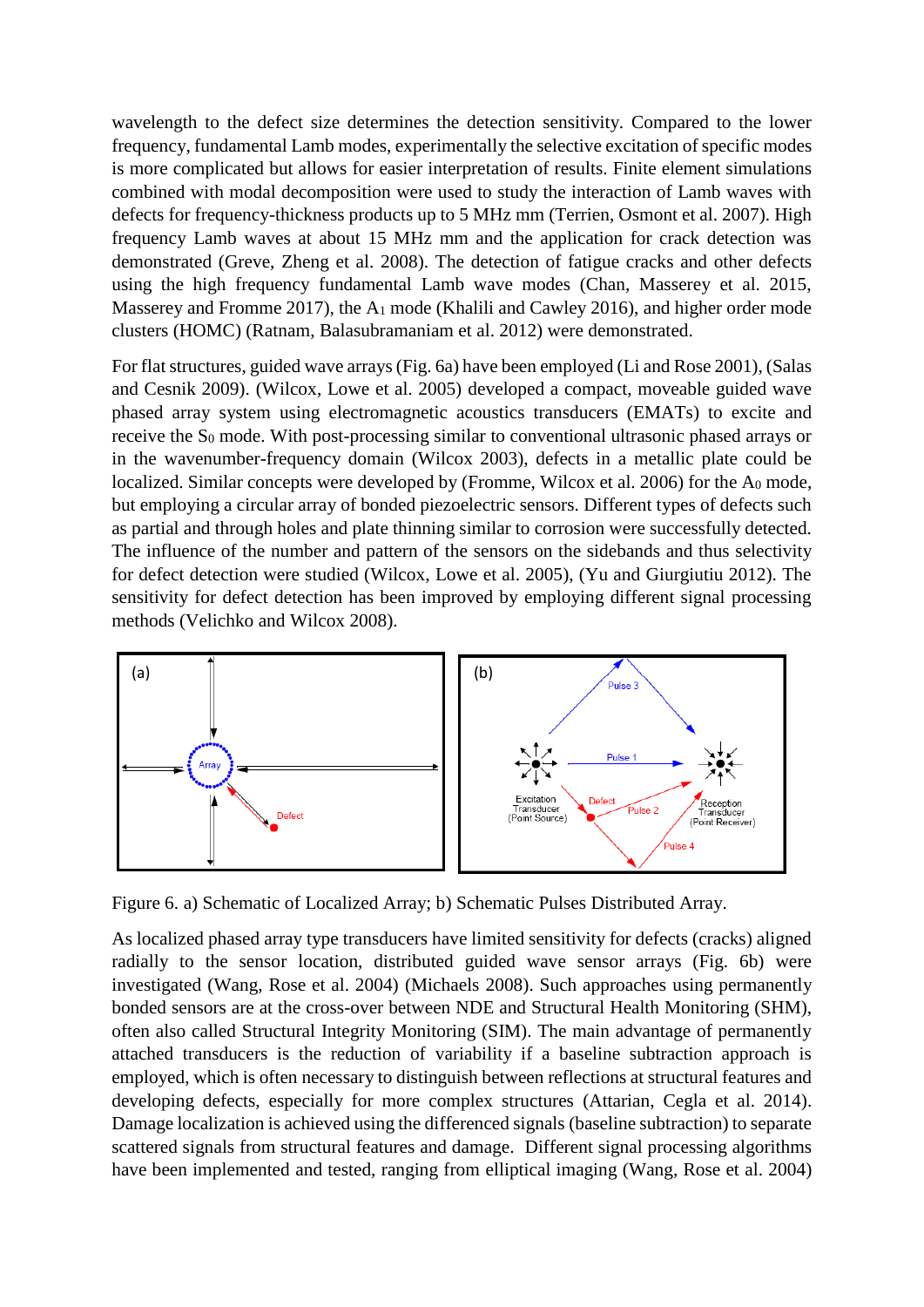to more advanced methods, such as minimum variance imaging (Hall, Fromme et al. 2014), maximum-likelihood estimation (Flynn, Todd et al. 2011), and sparse reconstruction (Levine and Michaels 2013). Guided wave imaging algorithms have the potential for damage characterization, as the defect geometry influences the scattering pattern, which can be taken into account to determine likely defect shape and orientation, e.g. for minimum variance imaging (Hall, Fromme et al. 2014).

However, environmental effects such as temperature changes, surface conditions, and loading can affect the arrival time of different signal components and thus the accuracy of the baseline subtraction (Konstantinidis, Drinkwater et al. 2006), (Lu and Michaels 2009), (Chen, Michaels et al. 2012), limiting the effective dynamic range and thus sensitivity. Improvements can be achieved with more advanced signal processing algorithms or corrections for benevolent variations of the baseline, e.g. optimum baseline subtraction and baseline stretching (Croxford, Moll et al. 2010).

### **3.2 Multi-layered plates, stiffeners, and lap-joints**

For complex structures consisting of multiple metallic layers, often connected using sealant layers and fasteners for aerospace applications, or bonded stiffeners and lap joints, the wave propagation and scattering characteristics are typically more complex than for single metallic layers. Taking as an example a structure consisting of two aluminum layers with a sealant layer as a simplified model for aircraft structures, the guided wave mode shapes through the thickness become more complex. Similarities to single layered structures exist, but the fundamental guided waves (not strictly Lamb waves) at low frequencies now consist of the individual bending of the metallic layers (Kostson and Fromme 2009), either in-phase to give a dominant out-of-plane displacement similar to the  $A_0$  Lamb mode or out-of-phase with a predominant in-plane displacement (Fig. 7). Higher order guided wave mode shapes tend to be even more complex and depend significantly on the frequency, geometry, and material properties.



Figure 7. Mode shapes for multi-layer structure (3 mm aluminum, 0.25 mm epoxy, 3 mm aluminum), 100 kHz frequency; a) anti-symmetric mode; b) symmetric mode; solid: out-ofplane; dashed: in-plane displacement.

Lower frequency guided wave modes in multi-layered structures can be considered in analogy to single metal plates and good propagation distances have been achieved (Dalton, Cawley et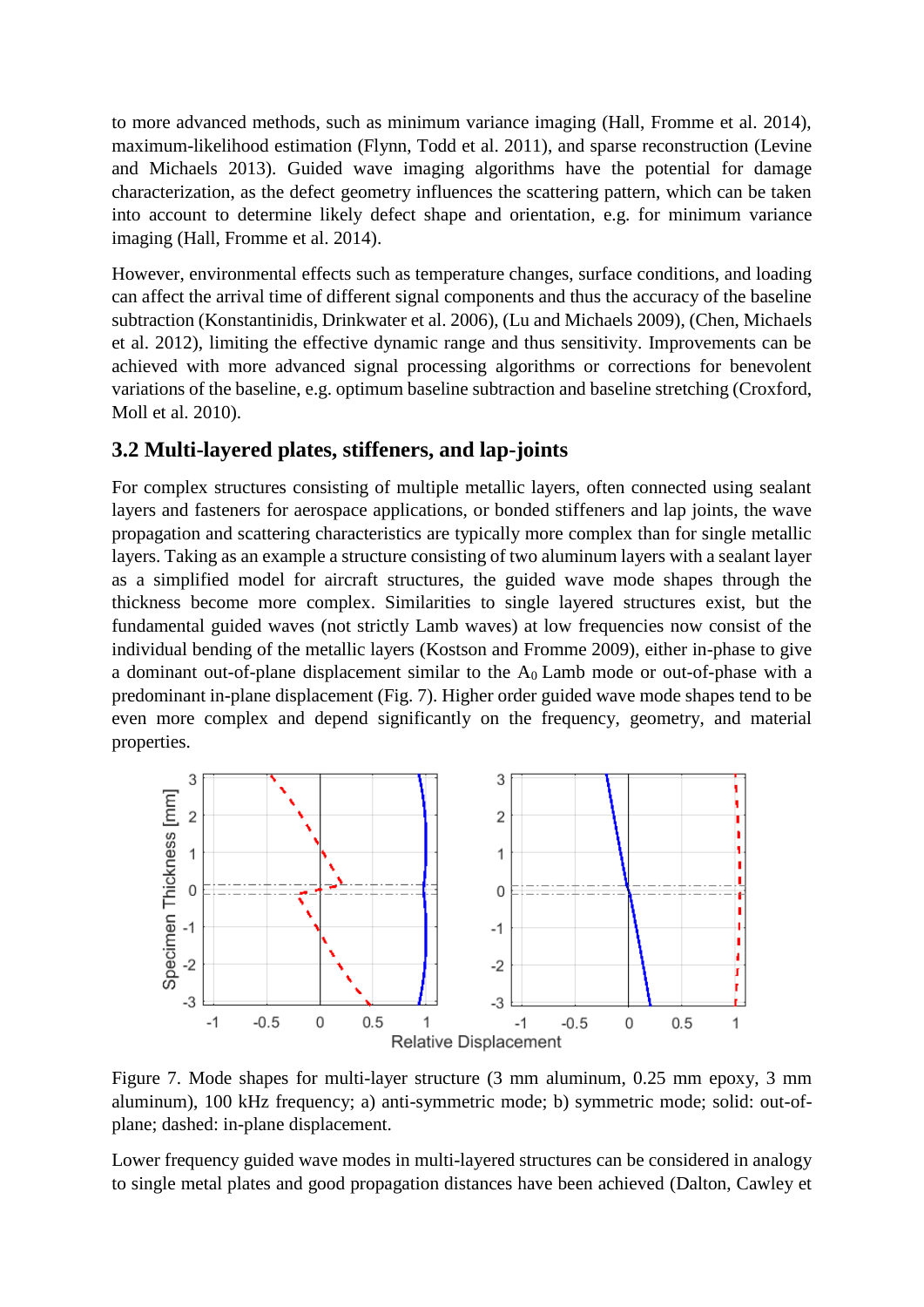al. 2001), as the attenuation due to the sealant layer is typical at acceptable levels. As the guided wave modes have energy distributed through the complete specimen thickness, defect detection is possible even in areas with lack of sealant, but the wave propagation characteristics are influenced by the local contact conditions. The flexural wave mode has been employed to detect and monitor fatigue crack growth adjacent to a fastener hole (Kostson and Fromme 2009), and innovative approaches such as instrumented fasteners (Rakow and Chang 2012) have been proposed. Suitable modes of high frequency guided waves for the inspection of different layers of multi-layered structures can be found employing a mode-tuning technique (Quarry 2004). For multi-layered aircraft structures high frequency guided wave modes have been shown to be sensitive for the detection of manufactured notches (Lindgren, Aldrin et al. 2007), and fatigue cracks (Chan, Masserey et al. 2015), but propagation distances are limited due to attenuation and a proper understanding of the wave propagation characteristics is required.

Bonded stiffeners are widely employed in aerospace structures, contributing in a complex assembly with the aircraft skin and the airframe, to provide strength and stiffness. Adhesive bonding achieves a continuous bond and results in good stiffness and force transfer with relatively low stresses. The quality of the adhesive bonds between aircraft skin and stiffener are important for the structural performance (Di Scalea, Matt et al. 2007). Problems include poor adhesion and inadequate strength of the adhesive material caused by incorrect curing (Thompson and Thompson 1991). The velocity of bulk ultrasonic waves in the adhesive material, which depends to a large degree on material stiffness, may be used to monitor curing of the adhesive (Rokhlin, Hefets et al. 1981), (Freemantle and Challis 1998), (Dixon, Jaques et al. 2004).

Guided waves can be used to monitor continuous bond lines, if their propagation is sensitive to the properties of the bond. This idea has been employed for adhesive joints of parallel plates using Lamb and interface waves (Mal, Xu et al. 1989), (Nagy and Adler 1989). Different possible guided wave modes are reviewed in (Lowe and Cawley 1994). The adhesive thickness and properties influence the guided wave propagation characteristics. Viscoelastic adhesives contribute to the attenuation of the higher order guided wave modes in multi-layered plate structures (Seifried, Jacobs et al. 2002). (Nagy and Adler 1989) used guided waves to inspect adhesive joints between plates. Guided waves propagating in a plate structure can be used in a different configuration to interrogate attachments, e.g. spar on skin (Di Scalea, Matt et al. 2007) or repair patch on skin (Le Crom and Castaings 2010), (Puthillath and Rose 2010).Wave modes guided along a structural feature such as a weld or bonded stiffener have been considered. Trapped modes can exist, e.g. due to the geometry leading to a lower phase velocity than in the surrounding plate, concentrating energy at the feature and thus enabling long distance propagation. This has been demonstrated for the case of a butt weld between two plates (local thickness increase) for a partially-trapped compression-like mode (Sargent 2006) and a perfectly-trapped shear-like mode with very little dispersion (Fan and Lowe 2009), (Castaings and Lowe 2008). These wave modes can be employed to inspect the weld material and the material in the heat-affected zone (HAZ). Shear modes propagating along a stiffener have been used to monitor the curing of the bond line to a plate structure (Fan, Castaings et al. 2013).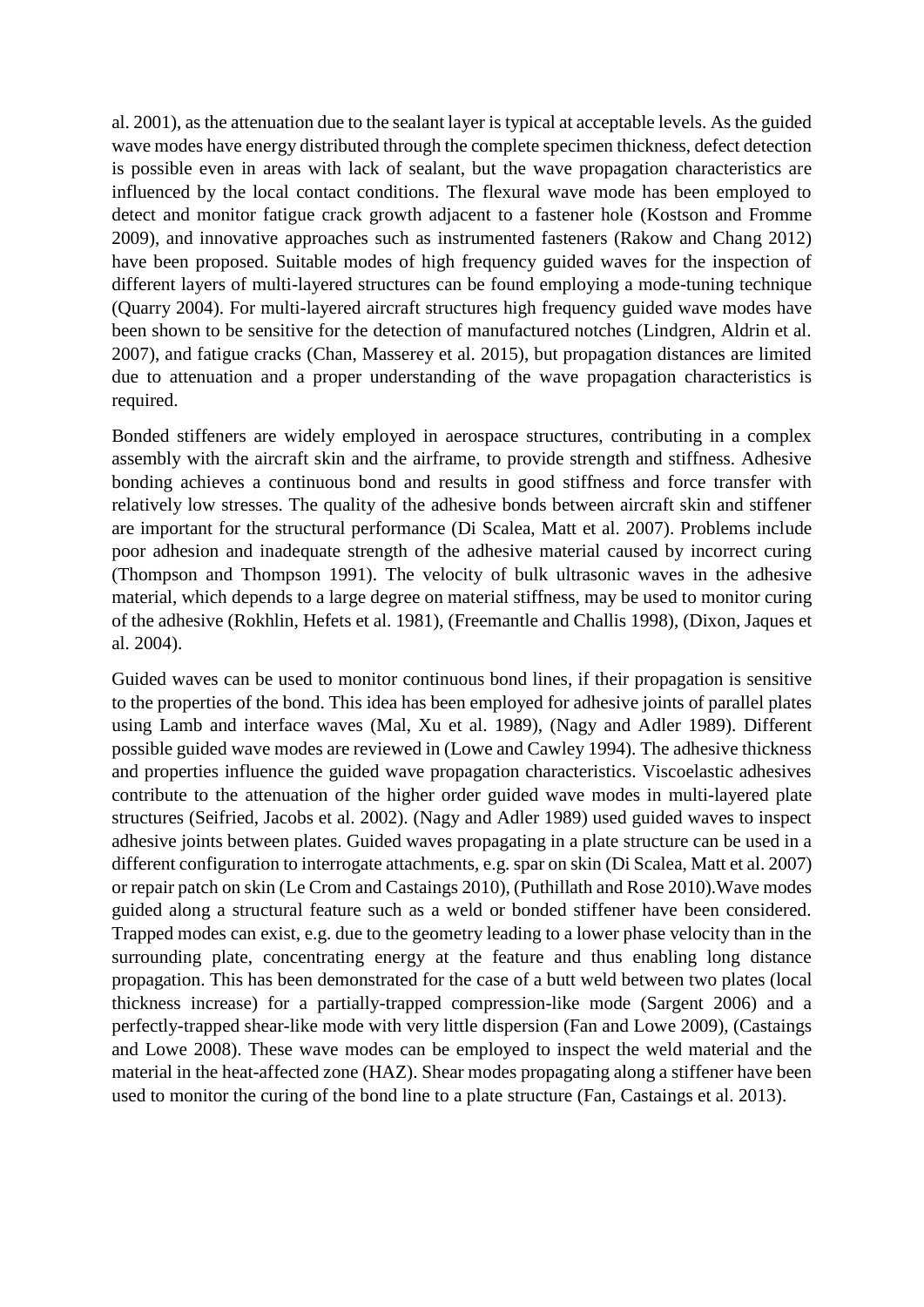#### **3.3 Anisotropic structures, composites**

Anisotropic and inhomogeneous materials are widely employed, e.g. carbon or glass fiber reinforced pre-preg composites for aircraft structures and wind turbine blades, as they offer improved strength to weight ratios. The degree of anisotropy depends strongly on the material, e.g. unidirectional composites have stronger anisotropy than cross-ply or quasi-isotropic layups. Typically material properties are less well known than for metallic materials and might vary within the structure due to manufacturing imperfections. Guided wave propagation characteristics can be predicted using a global matrix approach such as implemented in the Disperse software (Pavlakovic, Lowe et al. 1997) or a transfer matrix approach (Hosten and Castaings 1993). The anisotropy has a strong effect on the  $S_0$  guided wave mode, as its velocity depends on the in-plane stiffness. E.g. for a unidirectional plate, the  $S_0$  phase and group velocities in the fiber direction can be a factor 3 higher than perpendicular to the fiber orientation. The effect on the anti-symmetric  $A_0$  mode is lower, as the flexural wave mode depends as well on the properties of the matrix material (Fig. 8).



Figure 8. Dispersion diagram for unidirectional composite plate; a) wave propagation in fiber direction; b) perpendicular to fiber direction.



Figure 9. Finite Element simulation of  $S_0$  guided wave mode propagation in monocrystalline silicon (0.38 mm thickness, 5 MHz frequency); showing wave skew relative to horizontal direction of wave excitation at three time points.

In the non-principal directions the  $S_0$  and  $SH_0$  wave modes are coupled and the  $SH_0$  mode can exhibit cusps, complicating the wave propagation. Furthermore, wave skewing in the non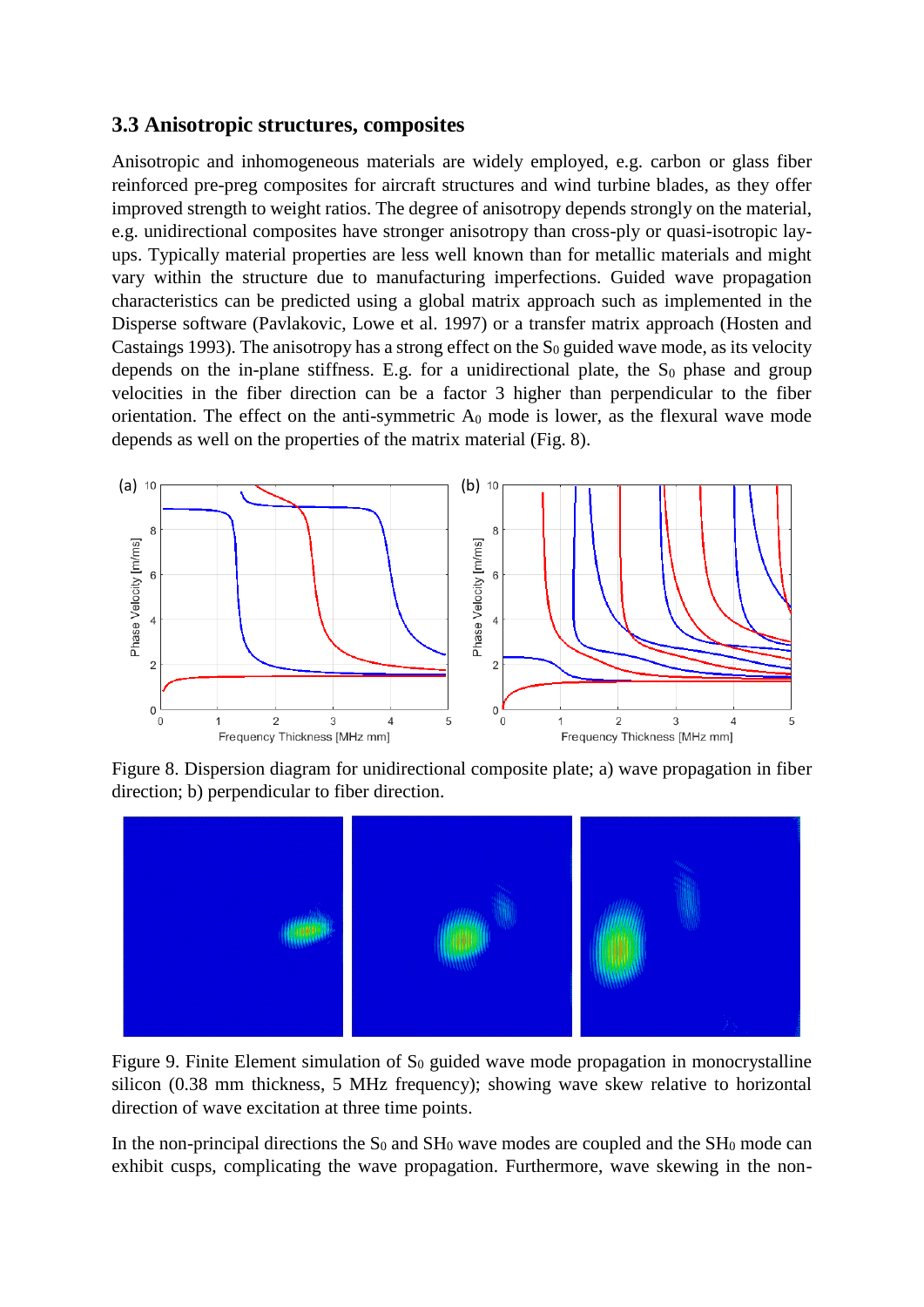principal directions occurs for all wave modes, depending on the degree of anisotropy (Fig. 9). The skew angle describes the different directions of the phase and energy (group) velocities and can be calculated from the anisotropic material properties. Energy focusing along the fiber directions occurs, which can further complicate measurements. (Chapuis, Terrien et al. 2010) investigated the energy radiation of Lamb waves in a thin fiber reinforced composite plate. Numerical and experimental results showed a significant direction-dependent focusing effect of the Lamb modes. Higher amplitudes and higher propagation speed along the fiber direction of a unidirectional composite plate is shown in Fig. 10. Group velocity curves in thin anisotropic, carbon fiber-reinforced epoxy laminates were measured using a point-source point-receiver configuration and compared to theoretical curves (Veidt and Sachse 1994). The influence of the anisotropy on Zero Group Velocity (ZGV) Lamb modes was investigated in monocrystalline silicon wafers using a line laser source (Prada, Clorennec et al. 2009). For an incident ultrasonic beam on an anisotropic multilayered structure, (Potel, Baly et al. 2005) demonstrated that the Lamb wave beam generated in the plate can deviate with respect to the sagittal plane of excitation towards the stiffer direction of the anisotropic structure. (Leleux, Micheau et al. 2013) developed a multi-element matrix ultrasonic probe to inspect large composite plate components in pulse-echo mode from one single position and detect delamination and impact damage.



Figure 10. Finite Element simulation of  $A_0$  guided wave mode propagation in 45 degree unidirectional composite (3.6 mm thickness, 100 kHz frequency) at three time points.

The propagation of guided waves is complicated due to the anisotropic and inhomogeneous properties of the composites (Castaings and Hosten 2003). Together with typically high attenuation values, this makes monitoring and inspection using higher guided wave modes difficult and only limited work has been reported (Su, Ye et al. 2006). In general, it has been found advantageous to operate with a single wave mode at low frequency in order to avoid complications in the signal analysis and high attenuation. The fundamental symmetric mode  $S<sub>0</sub>$  at low frequency has limited dispersion and the fastest propagation velocity, but the velocity depends strongly on the propagation direction relative to the composite layup fiber direction and the  $S_0$  mode is typically coupled with the  $SH_0$  mode (Datta and Shah 2009). It was found that the  $S_0$  mode is not sensitive to delaminations between plies being under zero shear stress condition (Guo and Cawley 1993).

For carbon and glass fiber composite materials the critical damage mechanisms differ from metals. Manufacturing defects such as porosity, in- and out-of-plane weaving, fiber misalignment can be inherent even in new composite structure and might necessitate acceptance inspection before service. Important in-service defects include high and low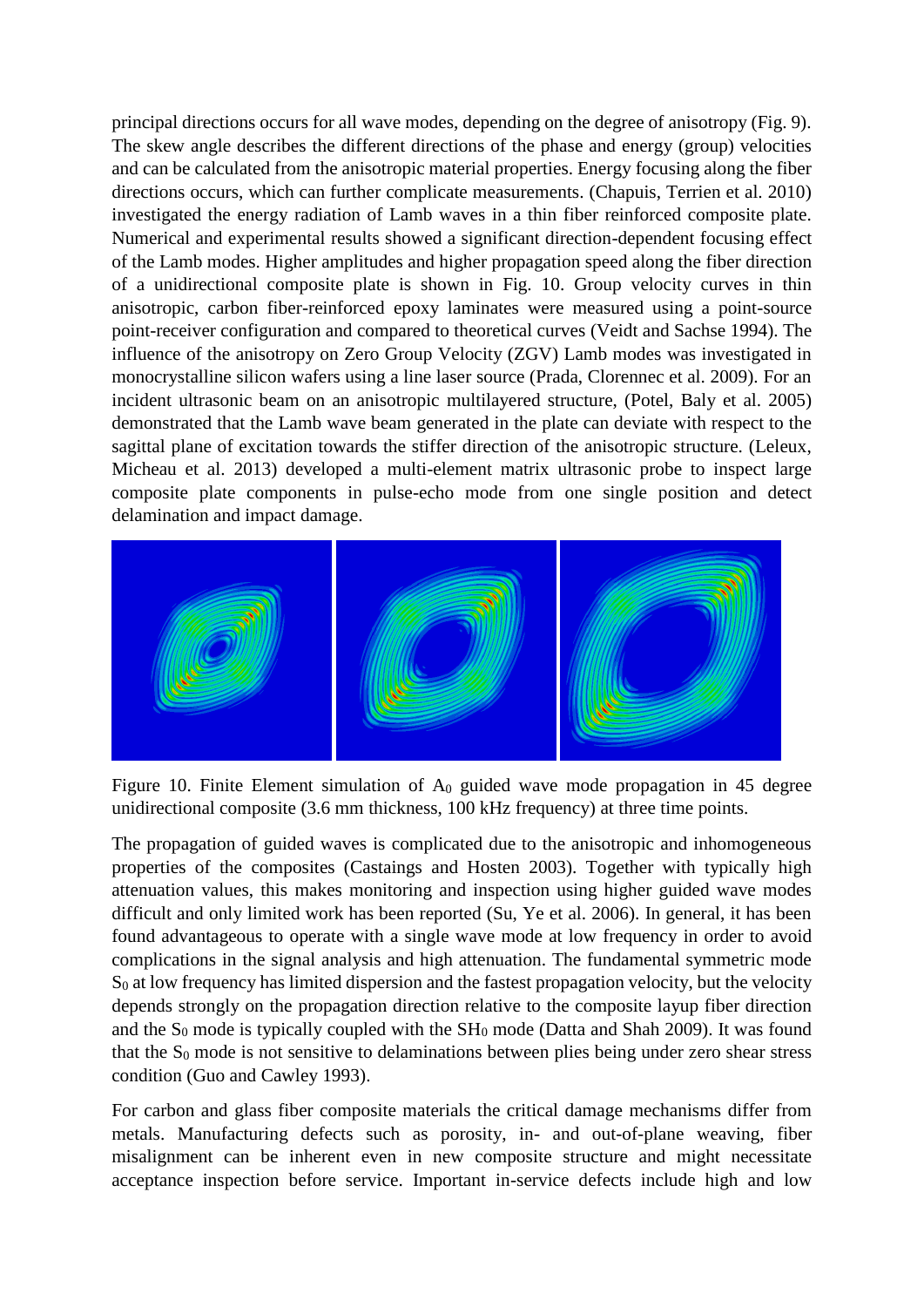velocity impact damage, which can lead to varying damage mechanisms such as matrix and fiber breakage, matrix cracks, and delamination. The scattering of guided waves at a composite delamination is complex (Ng and Veidt 2011). The fundamental anti-symmetric mode  $A_0$  has a shorter wavelength than the  $S_0$  mode (Grondel, Paget et al. 2002) and thus in principle better sensitivity for defect detection. Furthermore, the directionality of the wave propagation characteristics is significantly less dependent on the anisotropic material properties, leading to similar velocities in all directions for quasi-isotropic and cross-ply (0/90) layups (Datta and Shah 2009). The  $A_0$  guided wave mode has been employed to detect different types of damage, such as cracking, fatigue and delaminations in composite structures (Castaings, Singh et al. 2012). The  $A_0$  mode tends to be more sensitive to delaminations than the  $S_0$  mode and can detect delaminations at any depth (Guy, Jayet et al. 2003). Mode conversion from the  $A_0$  to  $S_0$ mode was observed when the guided wave interferes with the delamination boundaries (Ramadas, Balasubramaniam et al. 2010), confirmed from experimental work (Kazys, Demcenko et al. 2006). Delaminations can in principle be located by estimating the propagation speed and time of flight from the reflected signal. Separate reflections from the delamination edges appear when the delamination length increases (relative to the wavelength). Composites subjected to impact damage were investigated (Kundu, Das et al. 2008), (Diamanti, Hodgkinson et al. 2004). The scattered wave amplitude pattern around a delamination showed a large forward scattered wave relative to the reflected pulse (Ng and Veidt 2011). (Mesnil, Leckey et al. 2014) investigated the energy trapping in a delamination area. Guided wave approaches have been proposed for the rapid inspection of silicon wafers to detect small cracks that increase wafer breakage rates. (Chakrapani, Padiyar et al. 2012) used air-coupled transducers in pitch-catch configuration to generate the fundamental antisymmetric Lamb wave mode  $A_0$  in thin mono- and polycrystalline silicon wafers and detect cracks.

### **3.4 Curved Structures**

While the theoretical derivations above were developed for flat plates, in industrial applications often curved structures exist. The limitations of the applicability of concepts developed for flat plates has been investigated (Gridin, Craster et al. 2003), and it was found that the incurred error is typically low as long as the radius of curvature is significantly larger than the plate thickness. Therefore, most curved structures such as aircraft skins or tank walls can in good approximation be tested similar to plates. Within limitations this is also possible when localized wave propagation in large diameter, thin-walled pipelines is considered, e.g. around the circumference or along the length of the pipe (Liu and Qu 1998, Zhao and Rose 2004). Circumferential guided waves have been employed to detect localized corrosion damage (Howard and Cegla 2017) or coating disbonds (Van Velsor, Rose et al. 2009).

# **4. Pipes**

Guided waves have been successfully employed for the nondestructive testing and monitoring of pipelines, with several commercially available testing equipment systems (Rose 2002), (Mudge 2001), (Alleyne, Jones et al. 2017), (Vinogradov, Eason et al. 2018). Several international norms have been established for guided wave testing of pipelines (e.g. BS 9690- 2:2011, ASTM E2775 – 16, ASTM E2929 - 13). Pipes can be considered as one-dimensional structures along which the energy of axisymmetric guided ultrasonic wave modes propagates with little loss of energy, and propagation distances of up to 100 meters have been achieved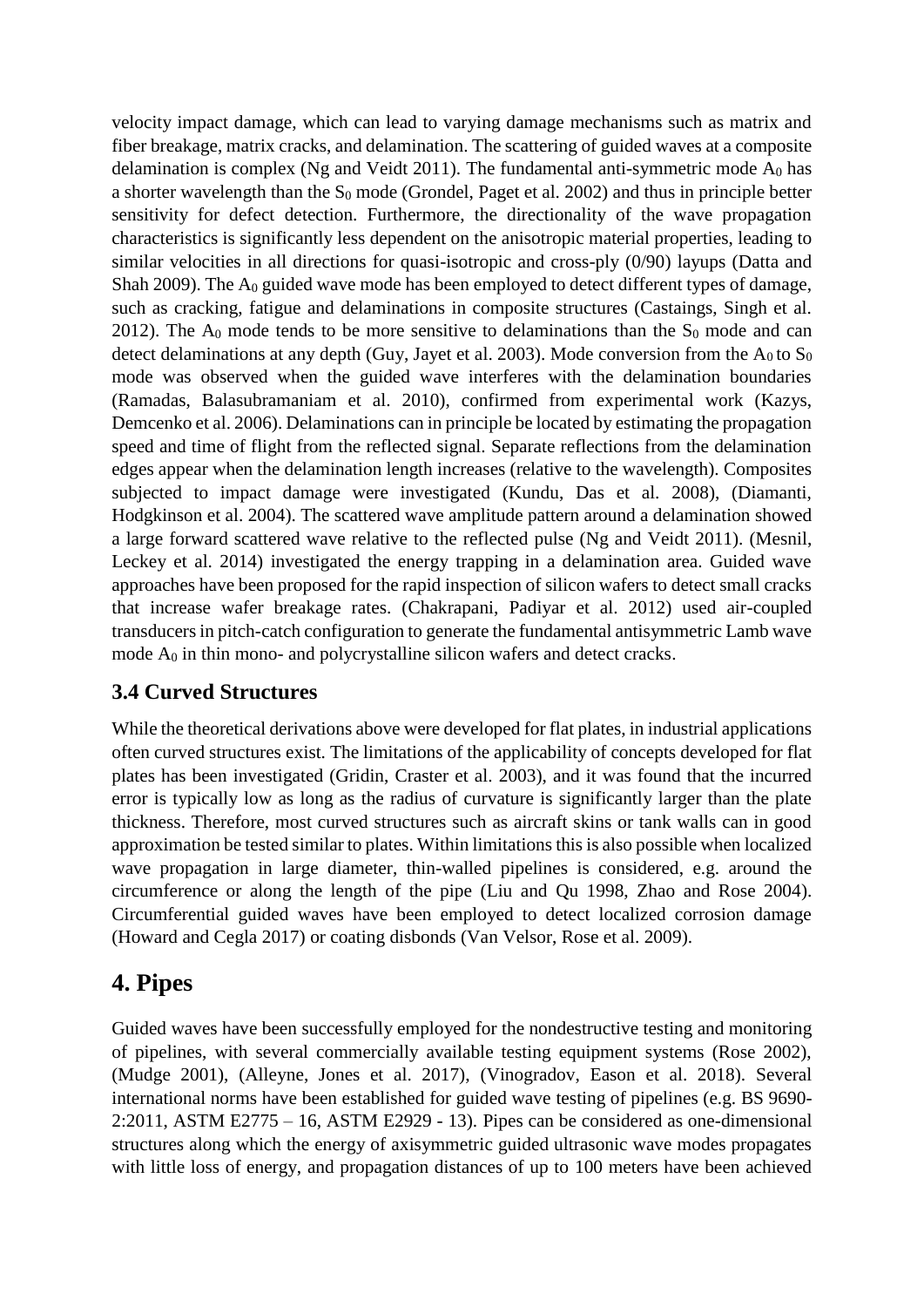(Cawley, Lowe et al. 2003). One of the main initial obstacles was the controlled excitation and reception of selected axisymmetric guided wave modes, as even at low frequency, multiple modes can be present. A typical dispersion diagram for a pipe is shown in Fig. 11. Modes are typically grouped as longitudinal (L), flexural (F), or torsional (T), with the number of nodes along the circumference and thickness labelled, e.g. the lowest longitudinal mode  $L(0,1)$  with uniform displacement around the circumference.



Figure 11. Dispersion diagram of group velocity for 6 inch, schedule 40 steel pipe; only lowest torsional mode  $T(0,1)$ , flexural modes  $F(1,1)$  and  $F(1,2)$ , and longitudinal modes  $L(0,1)$  and  $L(0,2)$  shown.

Much of the early work employed the longitudinal mode  $L(0,2)$ , as it has very limited dispersion and the fastest group velocity and thus earliest arrival time. Similarly, the torsional mode T(0,1) has been widely used for nondestructive testing, as it exhibits no dispersion and can be considered equivalent to the shear-horizontal (SH) mode in plates. For buried and coated pipes or liquid loading, attenuation increases depending on the viscosity and mode shape, limiting the achievable inspection distances and detection sensitivity. Viscoelastic coating is often used to insulate pipes and can lead to high attenuation, causing problems for guided wave testing. Care must be taken to select specific guided wave modes and excitation frequencies to obtain low attenuation and thus good propagation distances (Barshinger and Rose 2004). For pipes buried in sand, the attenuation increases depending on the excitation frequency, water saturation, and soil compaction (Leinov, Lowe et al. 2015). Both the  $L(0,2)$  and  $T(0,1)$  mode have uniform stress and displacement around the circumference (no nodes) and the wave propagation can be considered as one-dimensional along the pipe, making analysis of the results and correlation to defect location along the pipe length straightforward. Typically, this is expressed as a percentage of the cross-sectional area (CSA), but allows only limited localization around the pipe circumference and classification of defect shape and type. Even for uncoated, above surface pipes, periodic welds and flanges between different sections of pipe act as reflectors and mostly uniform reflection around the circumference is received, which can be used to calibrate defect sensitivity. Depending on the employed guided wave mode and the geometry of the defect, e.g. circumferential or axial orientation of cracks, corrosion pitting, the reflection and mode conversion depending on the extent, shape, and depth can be predicted (Cho, Hongerholt et al. 1997, Bai, Shah et al. 2001, Ratassepp, Fletcher et al. 2010, Lovstad and Cawley 2012).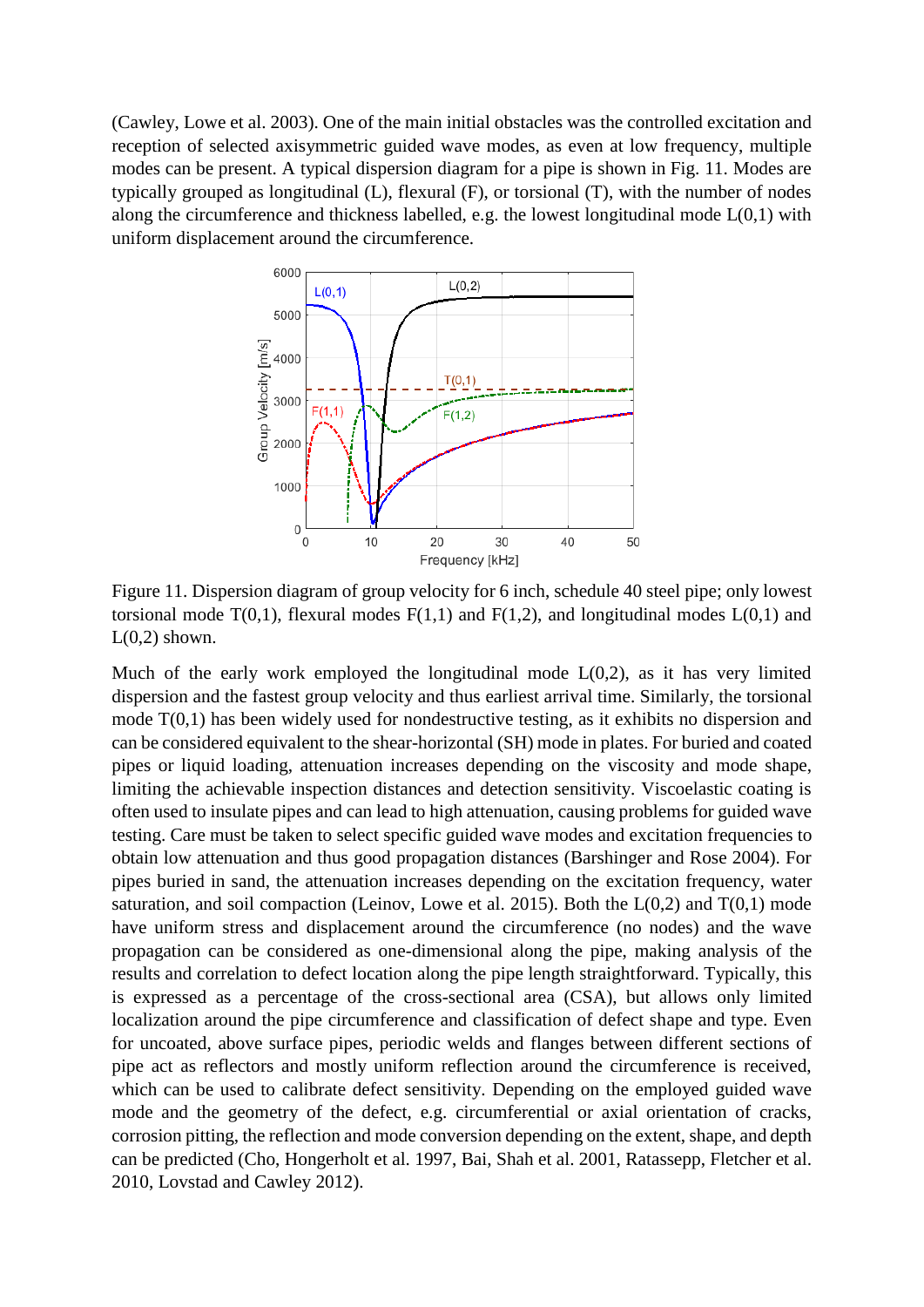Synthetic focusing, based on post-processing of individual transducer signals, allows the improvement of defect imaging and localization. Different approaches for guided wave focusing were developed (Hayashi, Kawashima et al. 2005, Davies and Cawley 2009). The propagation of guided waves around pipe elbows poses a problem to achieve monitoring of the complete pipe volume at the bend and beyond. For detection of corrosion and erosion, especially the outside region of the bend can be difficult to monitor, as waves tend to travel the shortest distance around the inside of the bend. Monitoring systems (Brath, Simonetti et al. 2017) and focusing of non-axisymmetric modes (Rose, Zhang et al. 2005) have been proposed, together with modelling to correct for pulse distortion (Sanderson, Hutchins et al. 2013). Longterm monitoring using permanently fixed electro-magnetic acoustic transducers (EMAT) can help to improve the sensitivity for small defects (Herdovics and Cegla 2018).

Similarities exist with rail applications, where efficient monitoring can be achieved by guided wave propagation along the rail. Dispersion curves and mode shapes are rather complicated due to the rail cross section (Hayashi, Song et al. 2003) (Bartoli, Marzani et al. 2006), but dominant propagating modes with energy in the different sections of the rail can be identified and propagation along the rail achieved (Cawley, Lowe et al. 2003). Monitoring systems to automatically detect rail breakage over long distances (km) have been developed (Loveday 2012). Accurate and repeatable experimental excitation and reception of specific guided wave modes is required to achieve good signal-to-noise ratio (SNR) for the detection of small defects.

# **5. Experimental methods**

Guided wave measurements typically require different transducers and experimental equipment compared to standard bulk ultrasonic pulse-echo and pitch-catch measurements. As discussed briefly in section 2, guided waves are multi-modal and dispersive, and measurements are often conducted at excitation frequencies in the kHz range below the cut-off frequencies of higher wave modes. Therefore, often the aim is to achieve selective experimental excitation of a specific guided wave mode with good control of the time signal and thus frequency content.

For higher frequency guided wave applications (typically in the lower MHz range) standard ultrasonic equipment and transducers can be employed (Fig. 12). However, in the kHz frequency range often employed in guided wave testing, the choice of transducers available from commercial manufacturers is more limited, in parts due to physical restrictions on the design of resonant piezoelectric transducers. For a number of applications, simple (and cheap) piezoelectric elements, dry-coupled or glued to the specimen have been employed for guided wave measurements (Fig. 12). The element size and coupling influence the excited guided wave mode, as described e.g. by (Yu and Giurgiutiu 2012). Often measurements are conducted with a fixed excitation location using a permanently bonded piezoelectric element to allow comparison to theoretical configurations and to allow baseline subtraction. As the employed transducers are often non-resonant, the excitation time signal can be prescribed, e.g. as a narrow frequency bandwidth sinusoid (Fig. 4), by synthesizing the voltage signal using an arbitrary function generator. Using a voltage or power amplifier with the required frequency bandwidth, high excitation amplitudes with good signal-to-noise ratio (SNR) can be achieved. Typical approaches can be found in literature, e.g. (Lowe, Alleyne et al. 1998, Giurgiutiu, Zagrai et al. 2002, Fromme, Wilcox et al. 2006).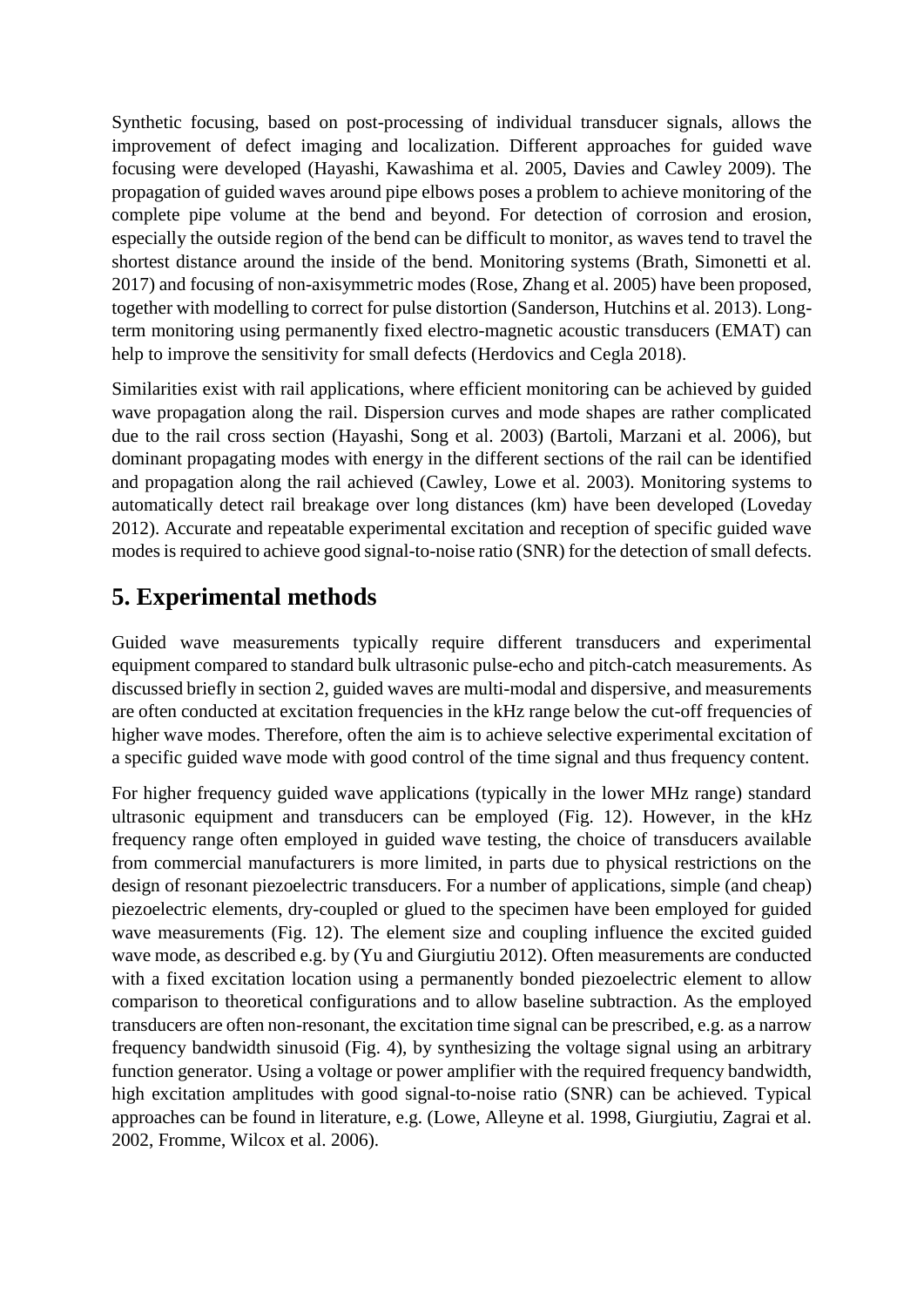

Figure 12. Picture of permanently bonded piezoelectric disc (with backing mass) and wedge transducer.

For phased or distributed arrays, piezoelectric elements have been used with good success to monitor large structures. However, for long term monitoring, especially at higher temperatures and challenging environmental conditions, degradation of the bond layer used to couple the transducers and thus changes to the signals can occur (Attarian, Cegla et al. 2014). For a number of applications noncontact excitation and measurement methods have advantages, such as the lack of a coupling medium and possibility to scan the transducer along the structure.

Air-coupled transducers have been developed and are commercially available, either using a membrane or piezoelectric/static element. Controlling the angle and thus wavelength projection on the specimen, selective excitation of guided wave modes is possible (Castaings and Hosten 2008). Air-coupled excitation has a better efficiency for mode shapes with a significant out-of-plane component, but as the acoustic impedance of air and metals is significantly different, the overall excitation efficiency is limited.

Electromagnetic acoustic transducers (EMAT) allow for the non-contact excitation and reception of guided ultrasonic waves (Hirao and Ogi 2017). Typically, a static magnetic field is applied by a permanent magnet and an eddy current induced by an alternating current in a wire coil located close to the conductive specimen surface (Kawashima 1976). The interaction of the magnetic field and current generates a Lorentz force, which is perpendicular to both the magnetic field and eddy current. If the specimen material is ferromagnetic, in addition to the Lorentz force, magnetostrictive effects lead to induced stress and thus wave excitation of significantly increased amplitude (Jian, Dixon et al. 2006). The usage of EMATs is described in guidelines such as the ASTM E1774-96 Standard Guide for Electromagnetic Acoustic Transducers.

EMATs do not require couplant, and thus are suitable for elevated temperatures, automated scanning and guided wave excitation is not directly affected by surface roughness and coating. The wire coil to induce eddy currents can easily be designed to generate specific patterns, e.g. a meander or racetrack style coil to prescribe the wavelength of the excited wave mode. As the generated stresses are perpendicular to the magnetic field and eddy current (Fig. 13), EMATs are well suited to excite guided wave modes with a significant in-plane component, e.g. shear horizontal (SH) waves. Limitations exist as the induced eddy currents depend on the stand-off distance and frequency. The skin depth of the eddy current density is inversely proportional to the frequency of the alternating current. For typical guided wave testing frequencies, the skin depth is less than 1 mm in steel. This limits the excitation amplitude for higher frequencies and thick specimens. A large current is required to obtain high amplitudes, requiring specialized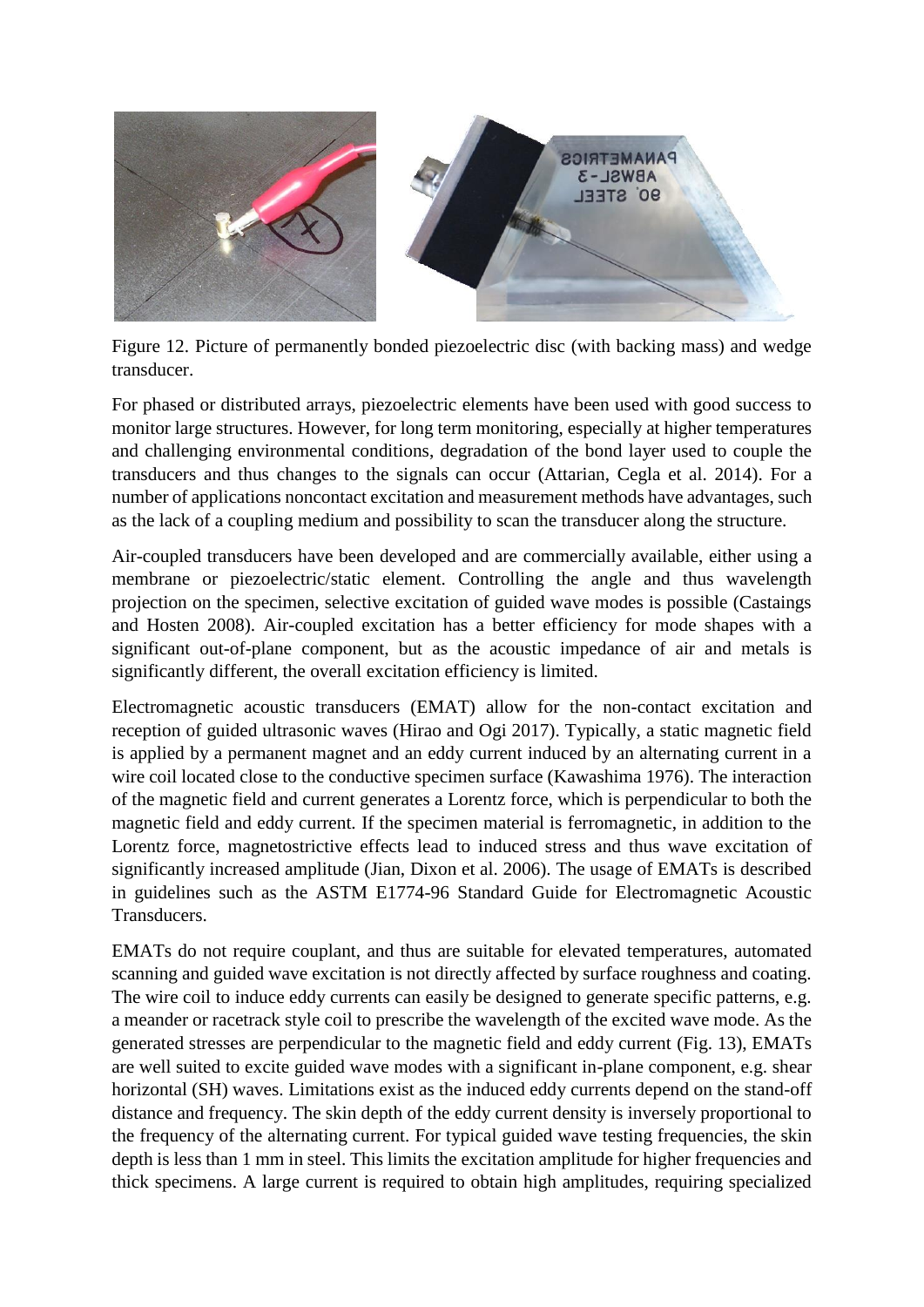electronic equipment such as power amplifiers and limiting the usage for explosion restricted applications. EMATs typically require strong magnets such as rare earth magnets, e.g. neodymium-boron, but could also employ electromagnets. The magnitude of the magnetostrictive effect depends on the specific material properties and can vary significantly, e.g. between different steel alloys. For sensors that target specifically the magnetostrictive effect, materials with controlled properties such as nickel or iron cobalt can be bonded to the structure, e.g. as a sleeve around pipes or with liquid couplant to allow rotation of a directional sensor (Vinogradov, Eason et al. 2018).



Figure 13. Diagram of EMAT for excitation of  $A_0$  guided wave mode in plate with radially magnetized circular permanent magnet, wire coil and Lorentz force due to induced eddy current shown schematically.

Lasers provide another non-contact excitation and measurement method widely used for laboratory studies (Zhang, Krishnaswamy et al. 2006), (Park, An et al. 2014), but due to safety constraints are more difficult to employ for field measurements. Typically, a pulsed laser beam is used to locally heat the material with the resulting thermal stresses exciting guided waves. Care must be taken to avoid too high laser intensity leading to material ablation. As most excitation lasers are class III or IV, the relevant safety precautions must be observed. The laser beam can be optically shaped to achieve specific patterns and the pulse repetition rate can be matched to the required guided wave excitation frequency. However, as the excitation process relies on thermal processes with time delays mostly restricted to the specimen surface, exact control of the guided wave time signal and mode shape can be difficult to achieve.

Commercial laser interferometers or vibrometers (Fig. 14) exist that allow the pointwise measurement of guided waves with very good accuracy (Fromme and Sayir 2002, Staszewski, Lee et al. 2007). The out-of-plane component of the specimen surface motion can be easily measured and quantified using either the phase interference to measure displacement or frequency shift to measure surface velocity. While instruments exist to measure in-plane motion directly, the repeatability and accuracy is typically lower than for out-of-plane measurement. As such, laser measurements of guided waves in plates have been used more widely for the A<sub>0</sub> (flexural) mode with a significant out-of-plane (bending) motion, but the measurement of out-of-plane component of the  $S_0$  mode on untreated surfaces is also possible (Fromme, Pizzolato et al. 2018). Using surface treatment (e.g. retro-reflective tape) and measurements with laser beams at 3 different angles, all 3 surface motion components can be quantified (Staszewski, Lee et al. 2007). Often either the laser interferometer or specimen are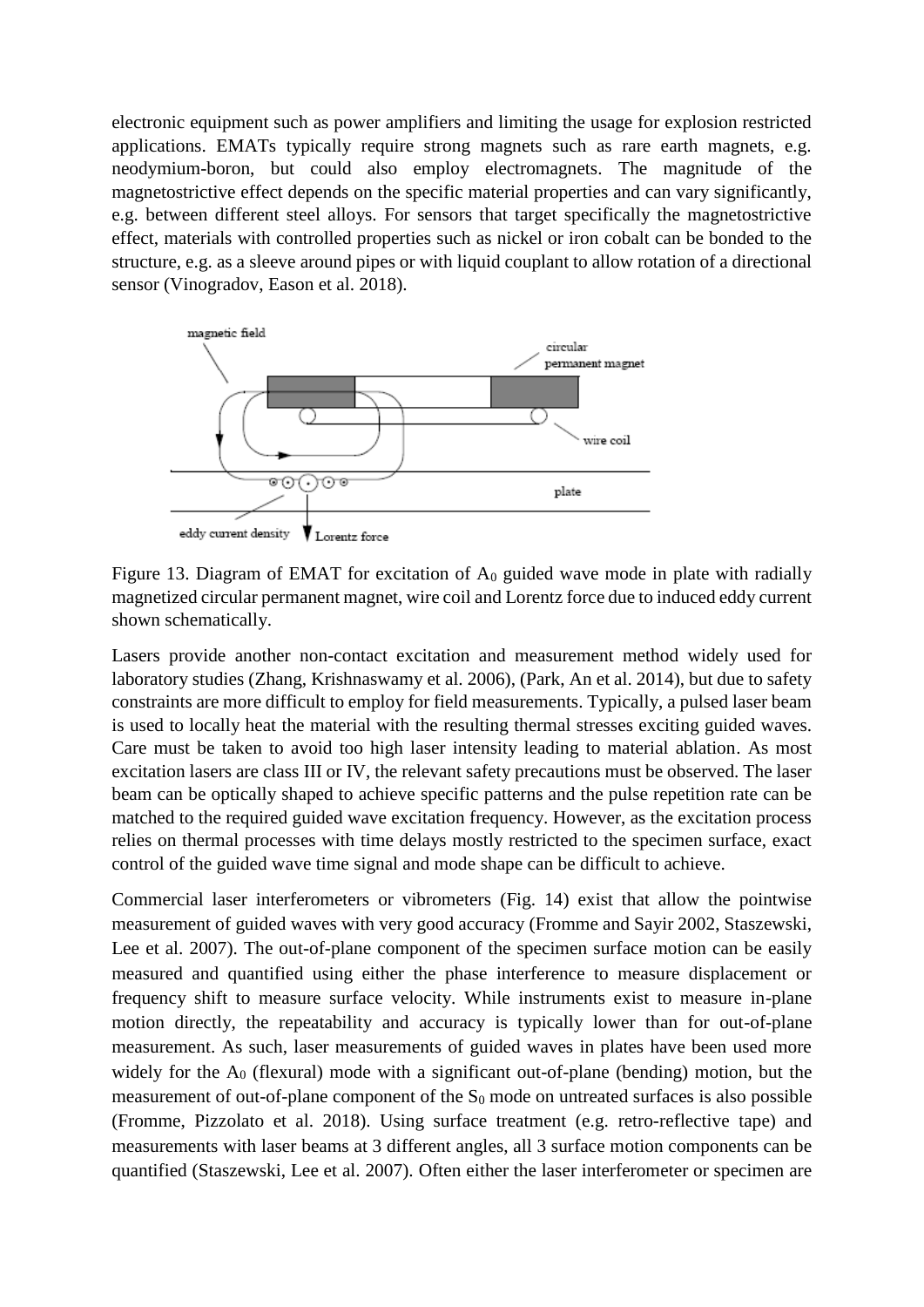scanned relative to each other to measure guided wave propagation and scattering with good spatial accuracy to either quantify propagation speeds and thus material characteristics or detailed scattering patterns at defects. This methodology together with fixed piezoelectric excitation has been employed often, as it is well suited to the specific characteristics of guided waves and allows for comparison to predictions using numerical simulations.



Figure 14. Photograph of laser vibrometer mounted on scanning rig.

# **6. Simulations**

For the understanding of guided wave propagation and scattering at defects, numerical simulations are useful to predict the behavior and understand phenomena better. Apart from theoretical calculations for simple geometries, different numerical methods with their respective advantages and drawbacks have been widely used. The most widely used method is Finite Element Analysis (FEA), as commercial software packages can be employed for computations. Other methods such as the Finite Difference Method (FDM), Boundary Elements, and peridynamic modelling have respective advantages, typically improved computational efficiency but often only limited standard, commercial software is available. The Semi-Analytical Finite Element (SAFE) method allows for the efficient computation of guided wave propagation along structures with irregular cross-sections and can be combined with local numerical approaches for the hybrid modelling of scattering, reflection, and transmission of guided waves.

A range of commercial FEA software packages, but also open-source programs (Huthwaite 2014) can be used to simulate guided wave propagation and scattering. Both explicit time marching and implicit schemes can be employed. Especially for implicit schemes, absorbing layers remove unwanted boundary reflections and allow smaller, more computationally efficient models to be used (Drozdz, Moreau et al. 2006, Rajagopal, Drozdz et al. 2012, Shen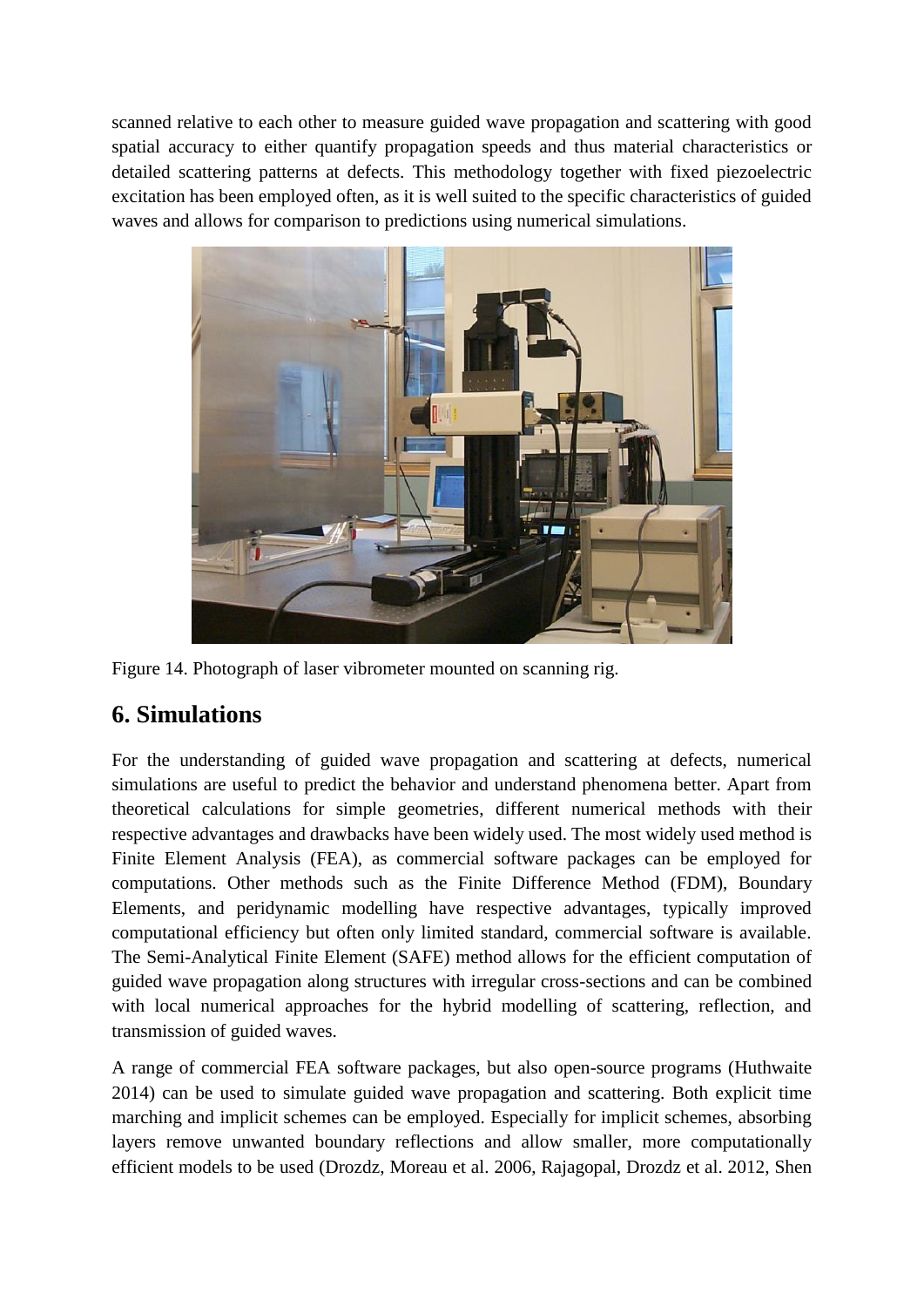and Giurgiutiu 2015). Stability criteria require small elements compared to the wavelength and short time steps for explicit time integration. For the long propagation distances achievable with guided waves, this leads to large numbers of required elements and degrees of freedom. Depending on the NDE problem, 2D simulations of a cross-section of the structure can provide valuable insights with significant faster computation times. 2D FE models of wave propagation and scattering in composites to characterize impact damage have been developed (Pol and Banerjee 2013). The anisotropic material properties of composites can easily be implemented in commercial FE software and used in 3D FE models to study the scattering at delamination in composites (Murat, Khalili et al. 2016), (Ng, Veidt et al. 2012). Different approaches for approximation of the damage using either Cartesian or adapted meshes can be used.

In order to efficiently predict guided wave propagation in complex wave guide geometries, e.g., stiffener bonded to a plate, the SAFE (Semi-Analytical Finite Element) method uses a 2D FE discretization of the cross-section of the waveguide, in combination with an analytical description of the behavior in the direction along the waveguide (Castaings and Lowe 2008). This significantly reduces the computational effort and has proven useful for irregularlyshaped waveguides such as rails (Damljanovic and Weaver 2004). SAFE simulations can be conducted using flexible commercial or proprietary FE codes. Different implementations can be used, e.g. by (Predoi, Castaings et al. 2007), extended for complex propagating modes (Castaings and Lowe 2008) to allow for energy leakage. The dispersion diagram can be calculated by solving the eigenvalue solutions over the frequency range, to find the complex wavenumber, attenuation, and mode shape for each frequency.

SAFE methods for the guided wave propagation along waveguides can be combined with local FE or other numerical methods to calculate the scattering at localized defects and the reflected and transmitted wave modes (Jezzine, Imperiale et al. 2018). Such hybrid models are computationally efficient but require care to achieve accurate coupling of the computational domains. Hybrid FE methods (Rose 2017) were used to study the scattering of guided waves at a hole (Paskaramoorthy, Shah et al. 1989) and to compare to experiments for the scattering of the fundamental  $S_0$  mode at a hole with a crack (Chang and Mal 1999). Hybrid boundary element methods were used to study Lamb wave reflection and mode conversion at a plate edge above the lowest cut-off frequency (Cho and Rose 1996). Hybrid FE modelling combined with the local interaction simulation approach (LISA) can be extended to allow for material anisotropy and damping (Shen and Cesnik 2016).

Finite Difference (FD) simulations based on a displacement formulation of the wave equations in isotropic, linear elastic media were used to study the scattering of guided waves (Harker 1984). (Virieux 1986) presented a two-dimensional, stress-velocity FD formulation for modelling bulk wave propagation in heterogeneous media. The formulation was based on a system of first-order hyperbolic equations discretized on a staggered grid. This type of grid, first proposed by Madariaga (Madariaga 1976), has the useful property to minimize the number of variables per grid cell. A 3D displacement-velocity FD formulation was used to investigate the scattering of high frequency guided waves at cracks emanating from a fastener hole (Masserey and Fromme 2017). The Elastodynamic Finite Integration Technique (EFIT) (Fellinger, Marklein et al. 1995) uses a similar formulation. The complex 3D geometry of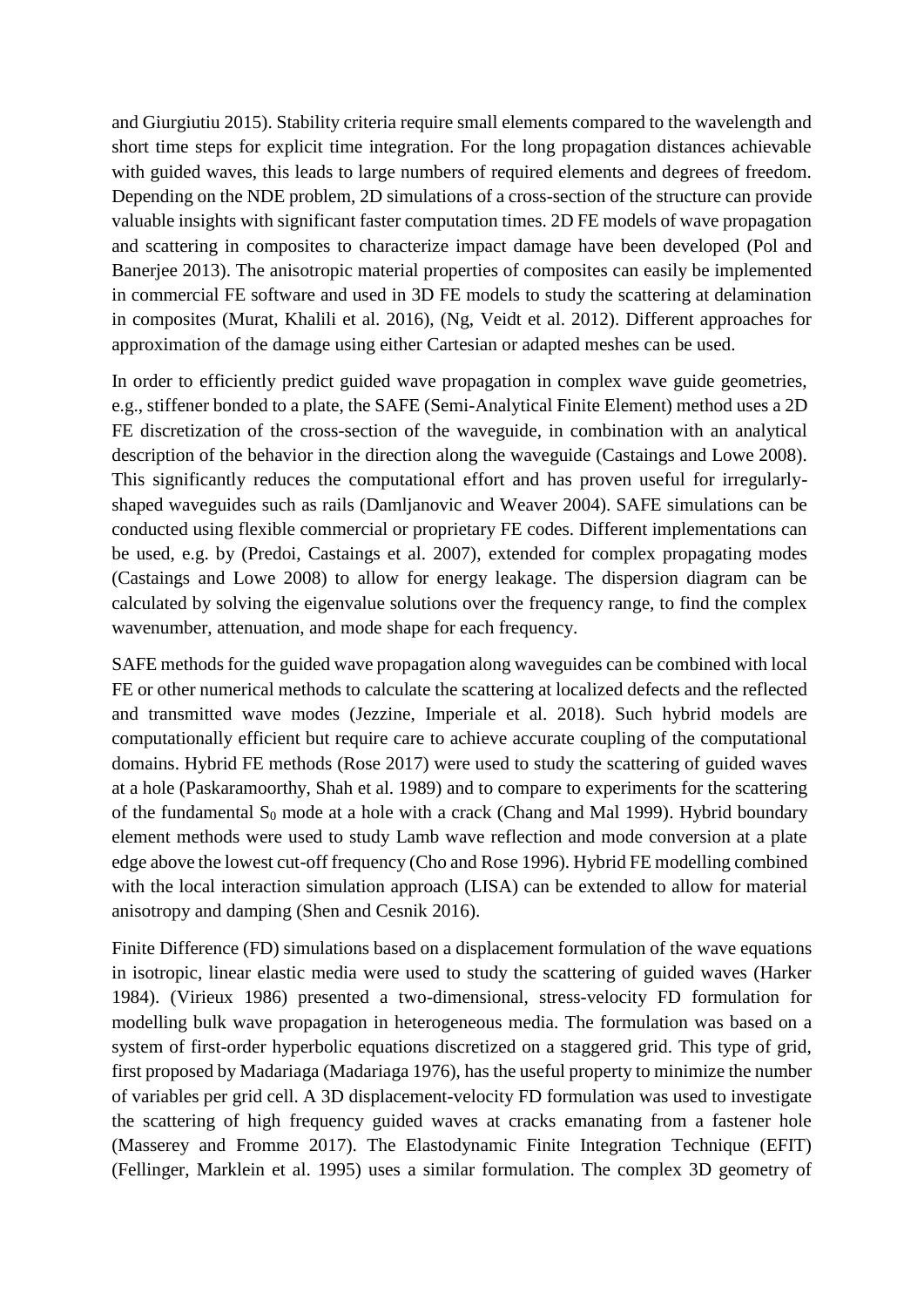impact damage in composites was implemented from X-ray computed tomography scans and the interaction of guided waves investigated (Leckey, Rogge et al. 2014). For composites, the performance compared to different commercial FE solvers and experimental results was compared (Leckey, Wheeler et al. 2018). Other numerical methodologies such as the time domain spectral element method (Ostachowicz, Kudela et al. 2012) and peri-ultrasound (Hafezi, Alebrahim et al. 2017) have been employed to simulate guided wave propagation and scattering.

### **7. Summary**

The application of guided waves for non-destructive testing and monitoring has progressed significantly over the last decades. As guided waves are dispersive and multi-modal, a good understanding of the wave propagation and defect interaction in the structure of interest is required to ensure reliable defect detection and sensitivity. For the testing of pipelines, several commercially successful systems exist, allowing for the testing of pipe sections up to 100 meters from a single access location and providing advantages over other NDE systems for a range of applications. However, the range of guided waves is more limited for coated structures and can be complicated for plate structures, requiring adaptation to the specific inspection problem and often numerical simulations to gain a full understanding of the wave physics. Specialized transducer and electronic equipment, often in the kHz frequency range, is required for the generation and reception of guided waves. Good control over the guided wave mode and directionality helps to improve sensitivity for the detection of small defects. Further steps to gain widespread acceptance will require advanced simulations to quantify sensitivity and demonstrate applicability for complex industrial structures under real-life conditions.

## **8. References**

Achenbach, J. D. (1973). Wave Propagation in Elastic Solids. Amsterdam, Elsevier Science. Alleyne, D. and P. Cawley (1991). "A 2-DIMENSIONAL FOURIER-TRANSFORM METHOD FOR THE MEASUREMENT OF PROPAGATING MULTIMODE SIGNALS." Journal of the Acoustical Society of America **89**(3): 1159-1168.

Alleyne, D., R. Jones and T. Vogt (2017). "GW Test An Introduction to Long-Range Screening Using Guided Waves." Materials Evaluation **75**(10): 1206-1213.

Attarian, V. A., F. B. Cegla and P. Cawley (2014). "Long-term stability of guided wave structural health monitoring using distributed adhesively bonded piezoelectric transducers." Structural Health Monitoring-an International Journal **13**(3): 265-280.

Auld, B. A. (1973). Acoustic Fields and Waves in Solids. Hoboken, John Wiley and Sons.

Bai, H., A. H. Shah, N. Popplewell and S. K. Datta (2001). "Scattering of guided waves by circumferential cracks in steel pipes." Journal of Applied Mechanics-Transactions of the Asme **68**(4): 619-631.

Barshinger, J. N. and J. L. Rose (2004). "Guided wave propagation in an elastic hollow cylinder coated with a viscoelastic material." IEEE Transactions on Ultrasonics, Ferroelectrics, and Frequency Control **51**(11): 1547- 1556.

Bartoli, I., A. Marzani, F. Lanza di Scalea and E. Viola (2006). "Modeling wave propagation in damped waveguides of arbitrary cross-section." Journal of Sound and Vibration **295**(3-5): 685-707.

Brath, A. J., F. Simonetti, P. B. Nagy and G. Instanes (2017). "Guided Wave Tomography of Pipe Bends." Ieee Transactions on Ultrasonics Ferroelectrics and Frequency Control **64**(5): 847-858.

Castaings, M. and B. Hosten (2003). "Guided waves propagating in sandwich structures made of anisotropic, viscoelastic, composite materials." Journal of the Acoustical Society of America **113**(5): 2622-2634.

Castaings, M. and B. Hosten (2008). "Ultrasonic guided waves for health monitoring of high-pressure composite tanks." Ndt & E International **41**(8): 648-655.

Castaings, M. and M. Lowe (2008). "Finite element model for waves guided along solid systems of arbitrary section coupled to infinite solid media." Journal of the Acoustical Society of America **123**(2): 696-708.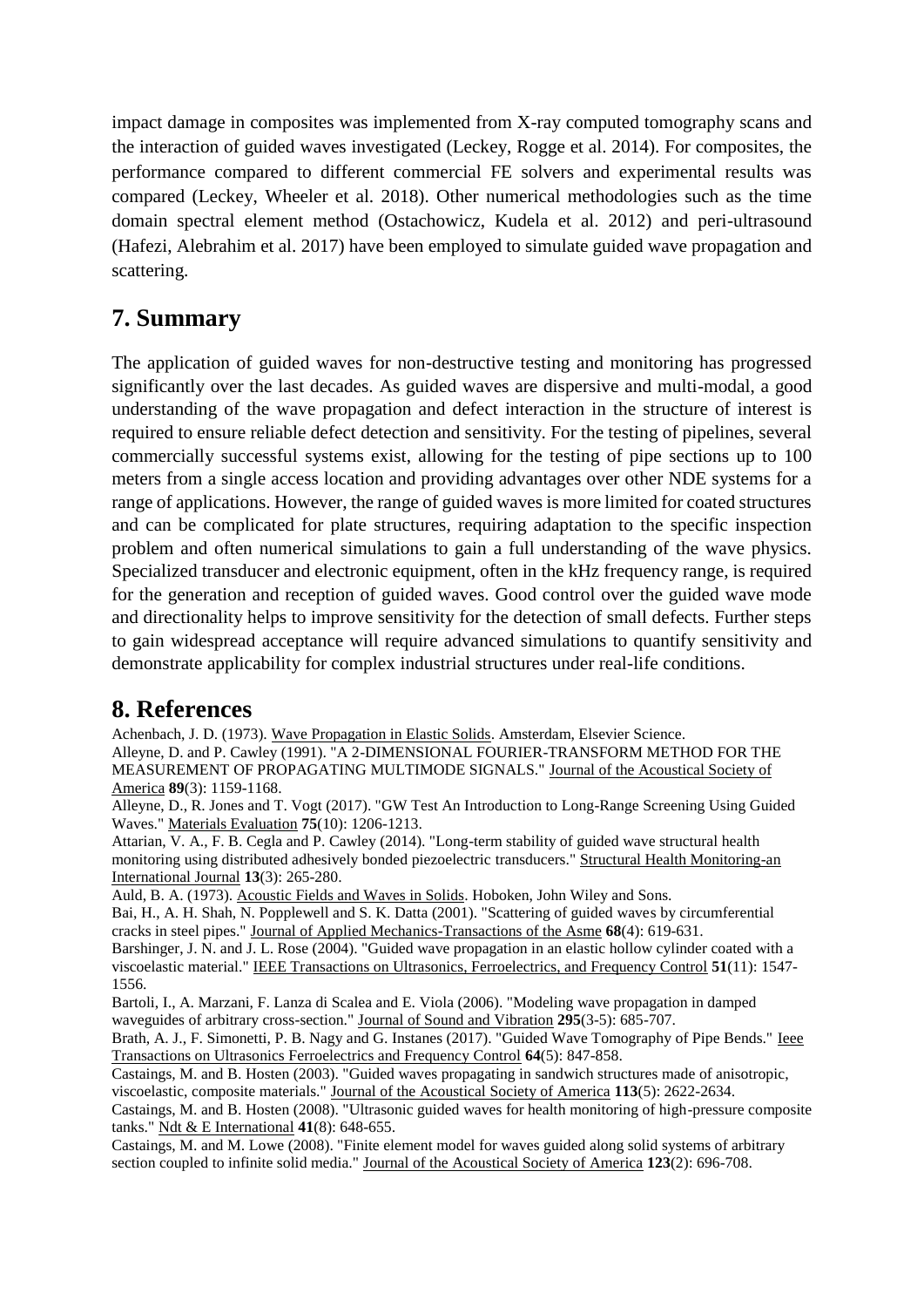Castaings, M., D. Singh and P. Viot (2012). "Sizing of impact damages in composite materials using ultrasonic guided waves." Ndt & E International **46**: 22-31.

Cawley, P., M. J. S. Lowe, D. N. Alleyne, B. Pavlakovic and P. D. Wilcox (2003). "Practical long range guided wave testing: applications to pipes and rail." Materials Evaluation **61**(1): 66-74.

Chakrapani, S. K., M. J. Padiyar and K. Balasubramaniam (2012). "Crack Detection in Full Size Cz-Silicon Wafers Using Lamb Wave Air Coupled Ultrasonic Testing (LAC-UT)." Journal of Nondestructive Evaluation **31**(1): 46-55.

Chan, H., B. Masserey and P. Fromme (2015). "High frequency guided ultrasonic waves for hidden fatigue crack growth monitoring in multi-layer model aerospace structures." Smart Materials and Structures **24**(2). Chang, Z. S. and A. Mal (1999). "Scattering of Lamb waves from a rivet hole with edge cracks." Mechanics of Materials **31**(3): 197-204.

Chapuis, B., N. Terrien and D. Royer (2010). "Excitation and focusing of Lamb waves in a multilayered anisotropic plate." Journal of the Acoustical Society of America **127**(1): 198-203.

Chen, X., J. E. Michaels, S. J. Lee and T. E. Michaels (2012). "Load-differential imaging for detection and localization of fatigue cracks using Lamb waves." Ndt & E International **51**: 142-149.

Cho, H. and C. J. Lissenden (2012). "Structural health monitoring of fatigue crack growth in plate structures with ultrasonic guided waves." Structural Health Monitoring-an International Journal **11**(4): 393-404.

Cho, Y. H., D. D. Hongerholt and J. L. Rose (1997). "Lamb wave scattering analysis for reflector

characterization." Ieee Transactions on Ultrasonics Ferroelectrics and Frequency Control **44**(1): 44-52. Cho, Y. H. and J. L. Rose (1996). "A boundary element solution for a mode conversion study oil the edge

reflection of Lamb waves." Journal of the Acoustical Society of America **99**(4): 2097-2109.

Croxford, A. J., J. Moll, P. D. Wilcox and J. E. Michaels (2010). "Efficient temperature compensation strategies for guided wave structural health monitoring." Ultrasonics **50**(4-5): 517-528.

Dalton, R. P., P. Cawley and M. J. S. Lowe (2001). "The potential of guided waves for monitoring large areas of metallic aircraft fuselage structure." Journal of Nondestructive Evaluation **20**(1): 29-46.

Damljanovic, V. and R. L. Weaver (2004). "Propagating and evanescent elastic waves in cylindrical waveguides of arbitrary cross section." Journal of the Acoustical Society of America **115**(4): 1572-1581.

Datta, S. K. and A. H. Shah (2009). Elastic Waves in Composite Media and Structures With Applications to Ultrasonic Nondestructive Evaluation Introduction. Elastic Waves in Composite Media and Structures: With Applications to Ultrasonic Nondestructive Evaluation**:** 1-9.

Davies, J. and P. Cawley (2009). "The Application of Synthetic Focusing for Imaging Crack-Like Defects in Pipelines Using Guided Waves." Ieee Transactions on Ultrasonics Ferroelectrics and Frequency Control **56**(4): 759-771.

Demma, A., P. Cawley and M. Lowe (2003). "Scattering of the fundamental shear horizontal mode from steps and notches in plates." Journal of the Acoustical Society of America **113**(4): 1880-1891.

Di Scalea, F. L., H. Matt, I. Bartoli, S. Coccia, G. Park and C. Farrar (2007). "Health monitoring of UAV wing skin-to-spar joints using guided waves and macro fiber composite transducers." Journal of Intelligent Material Systems and Structures **18**(4): 373-388.

Diamanti, K., J. M. Hodgkinson and C. Soutis (2004). "Detection of low-velocity impact damage in composite plates using lamb waves." Structural Health Monitoring-an International Journal **3**(1): 33-41.

Diligent, O., T. Grahn, A. Bostrom, P. Cawley and M. J. S. Lowe (2002). "The low-frequency reflection and scattering of the S-0 Lamb mode from a circular through-thickness hole in a plate: Finite Element, analytical and experimental studies." Journal of the Acoustical Society of America **112**(6): 2589-2601.

Dixon, S., D. Jaques, S. B. Palmer and G. Rowlands (2004). "The measurement of shear and compression waves in curing epoxy adhesives using ultrasonic reflection and transmission techniques simultaneously." Measurement Science and Technology **15**(5): 939-947.

Doherty, C. and W. K. Chiu (2012). "Scattering of ultrasonic-guided waves for health monitoring of fuel weep holes." Structural Health Monitoring-an International Journal **11**(1): 27-42.

Drozdz, M., L. Moreau, M. Castaings, M. J. S. Lowe and P. Cawley (2006). Efficient numerical modelling of absorbing regions for boundaries of guided waves problems. Review of Progress in Quantitative Nondestructive Evaluation, Vols 25a and 25b. D. O. Thompson and D. E. Chimenti. Melville, Amer Inst Physics. **820:** 126-133. Fan, Z., M. Castaings, M. J. S. Lowe, C. Biateau and P. Fromme (2013). "Feature-guided waves for monitoring adhesive shear modulus in bonded stiffeners." NDT and E International **54**: 96-102.

Fan, Z. and M. J. S. Lowe (2009). "Elastic waves guided by a welded joint in a plate." Proceedings of the Royal Society a-Mathematical Physical and Engineering Sciences **465**(2107): 2053-2068.

Fellinger, P., R. Marklein, K. J. Langenberg and S. Klaholz (1995). "NUMERICAL MODELING OF ELASTIC-WAVE PROPAGATION AND SCATTERING WITH EFIT - ELASTODYNAMIC FINITE INTEGRATION TECHNIQUE." Wave Motion **21**(1): 47-66.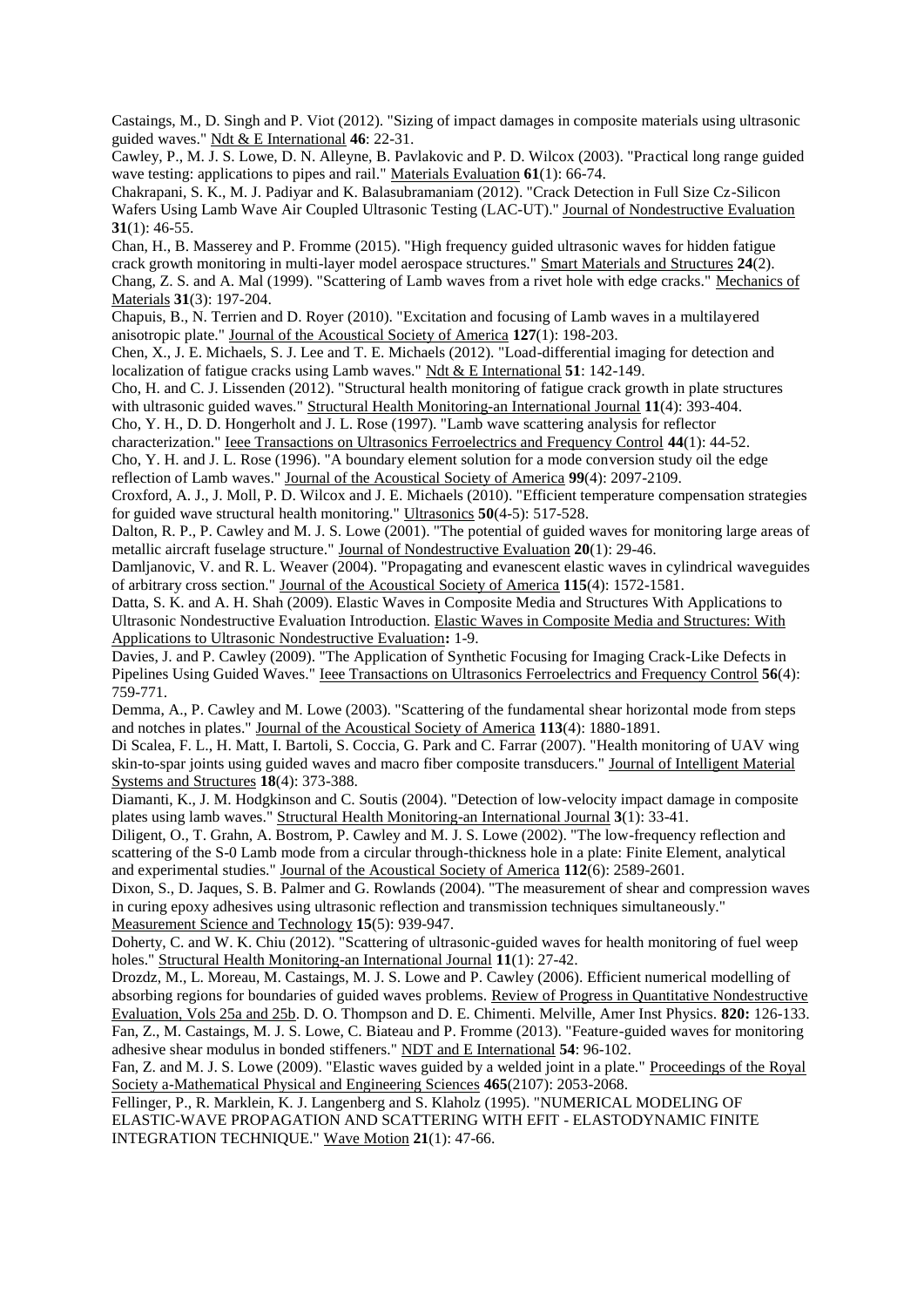Flynn, E. B., M. D. Todd, P. D. Wilcox, B. W. Drinkwater and A. J. Croxford (2011). "Maximum-likelihood estimation of damage location in guided-wave structural health monitoring." Proceedings of the Royal Society a-Mathematical Physical and Engineering Sciences **467**(2133): 2575-2596.

Freemantle, R. J. and R. E. Challis (1998). "Combined compression and shear wave ultrasonic measurements on curing adhesive." Measurement Science and Technology **9**(8): 1291-1302.

Fromme, P., M. Pizzolato, J. L. Robyr and B. Masserey (2018). "Lamb wave propagation in monocrystalline silicon wafers." Journal of the Acoustical Society of America **143**(1): 287-295.

Fromme, P. and C. Rouge (2011). "Directivity of guided ultrasonic wave scattering at notches and cracks C3 - Journal of Physics: Conference Series." **269**(1).

Fromme, P. and M. B. Sayir (2002). "Detection of cracks at rivet holes using guided waves." Ultrasonics **40**(1- 8): 199-203.

Fromme, P. and M. B. Sayir (2002). "Measurement of the scattering of a Lamb wave by a through hole in a plate." Journal of the Acoustical Society of America **111**(3): 1165-1170.

Fromme, P., P. D. Wilcox, M. J. S. Lowe and P. Canvley (2006). "On the development and testing of a guided ultrasonic wave array for structural integrity monitoring." Ieee Transactions on Ultrasonics Ferroelectrics and Frequency Control **53**(4): 777-785.

Fromme, P., P. D. Wilcox, M. J. S. Lowe and P. Cawley (2006). "On the development and testing of a guided ultrasonic wave array for structural integrity monitoring." IEEE Transactions on Ultrasonics, Ferroelectrics, and Frequency Control **53**(4): 777-784.

Giurgiutiu, V., A. Zagrai and J. J. Bao (2002). "Piezoelectric Wafer Embedded Active Sensors for Aging Aircraft Structural Health Monitoring." Structural Health Monitoring-an International Journal **1**(1): 41-61. Graff, K. F. (1975). Wave Motion in Elastic Solids. New York, Oxford University Press.

Greve, D. W., P. Zheng and I. J. Oppenheim (2008). "The transition from Lamb waves to longitudinal waves in plates." Smart Materials & Structures **17**(3).

Gridin, D., R. V. Craster, J. Fong, M. J. S. Lowe and M. Beard (2003). "The high-frequency asymptotic analysis of guided waves in a circular elastic annulus." Wave Motion **38**(1): 67-90.

Grondel, S., C. Paget, C. Delebarre, J. Assaad and K. Levin (2002). "Design of optimal configuration for generating A(0) Lamb mode in a composite plate using piezoceramic transducers." Journal of the Acoustical Society of America **112**(1): 84-90.

Guo, N. and P. Cawley (1993). "THE INTERACTION OF LAMB WAVES WITH DELAMINATIONS IN COMPOSITE LAMINATES." Journal of the Acoustical Society of America **94**(4): 2240-2246.

Guy, P., Y. Jayet and L. Goujon (2003). Guided waves interaction with complex delaminations. Application to damage detection in composite structures. Smart Nondestructive Evaluation and Health Monitoring of Structural and Biological Systems Ii. T. Kundu. **5047:** 25-33.

Hafezi, M. H., R. Alebrahim and T. Kundu (2017). "Peri-ultrasound for modeling linear and nonlinear ultrasonic response." Ultrasonics **80**: 47-57.

Hall, J. S., P. Fromme and J. E. Michaels (2014). "Guided Wave Damage Characterization via Minimum Variance Imaging with a Distributed Array of Ultrasonic Sensors." Journal of Nondestructive Evaluation **33**(3): 299-308.

Harker, A. H. (1984). "Numerical modelling of the scattering of elastic waves in plates." Journal of Nondestructive Evaluation **4**(2): 89-106.

Hayashi, T., K. Kawashima, Z. Q. Sun and J. L. Rose (2005). "Guided wave focusing mechanics in pipe." Journal of Pressure Vessel Technology-Transactions of the Asme **127**(3): 317-321.

Hayashi, T., W. J. Song and J. L. Rose (2003). "Guided wave dispersion curves for a bar with an arbitrary crosssection, a rod and rail example." Ultrasonics **41**(3): 175-183.

Herdovics, B. and F. Cegla (2018). "Structural health monitoring using torsional guided wave electromagnetic acoustic transducers." Structural Health Monitoring-an International Journal **17**(1): 24-38.

Hirao, M. and H. Ogi (2017). Brief Instruction to Build EMATs. Electromagnetic Acoustic Transducers: Noncontacting Ultrasonic Measurements Using Emats, 2nd Edition. Tokyo, Springer Japan**:** 69-79.

Hosten, B. and M. Castaings (1993). "TRANSFER-MATRIX OF MULTILAYERED ABSORBING AND ANISOTROPIC MEDIA - MEASUREMENTS AND SIMULATIONS OF ULTRASONIC WAVE-PROPAGATION THROUGH COMPOSITE-MATERIALS." Journal of the Acoustical Society of America **94**(3): 1488-1495.

Howard, R. and F. Cegla (2017). "Detectability of corrosion damage with circumferential guided waves in reflection and transmission." Ndt & E International **91**: 108-119.

Huthwaite, P. (2014). "Accelerated finite element elastodynamic simulations using the GPU." Journal of Computational Physics **257**: 687-707.

Jezzine, K., A. Imperiale, E. Demaldent, F. Le Bourdais, P. Calmon and N. Dominguez (2018). Modeling approaches for the simulation of ultrasonic inspections of anisotropic composite structures in the CIVA software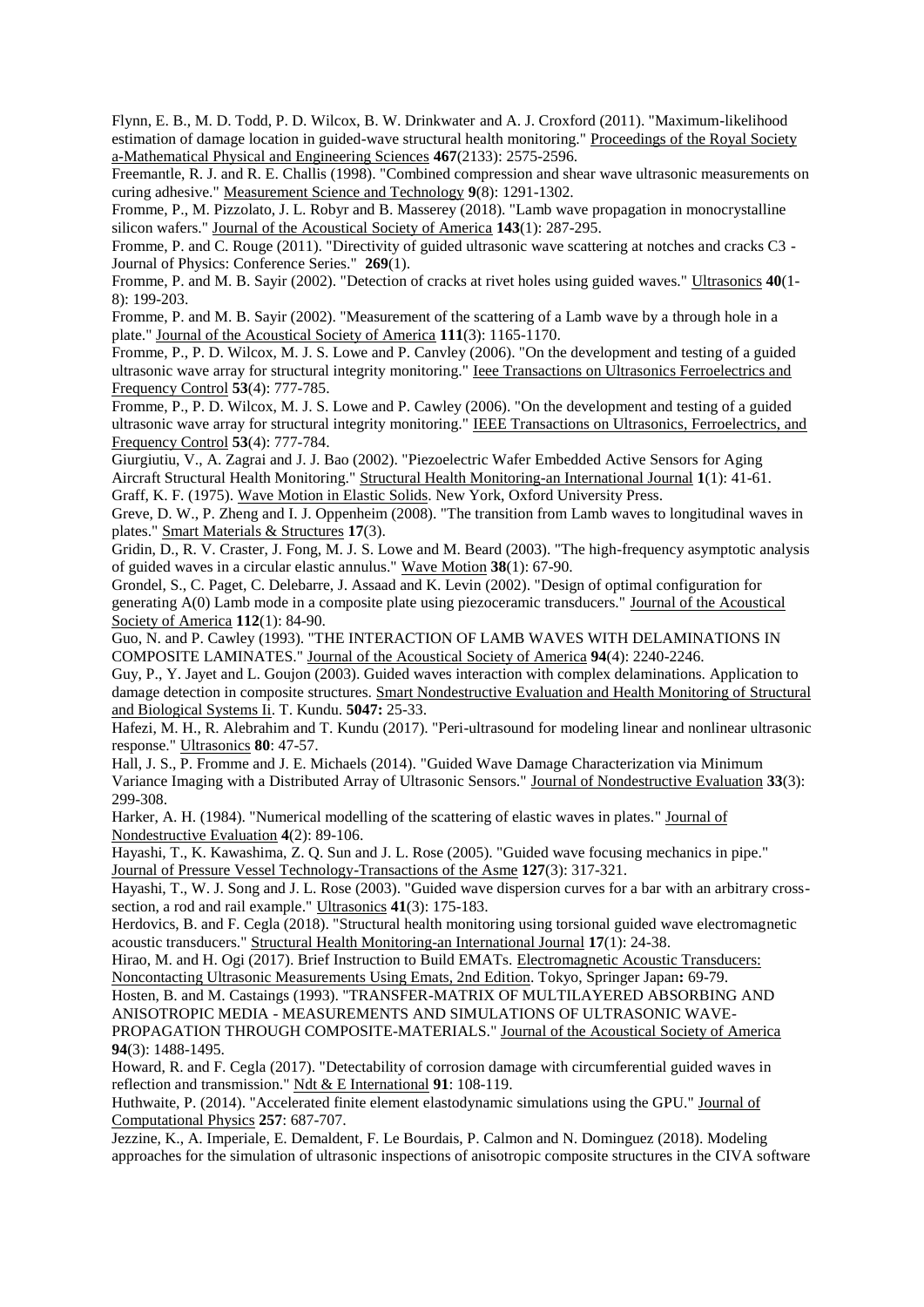platform. 44th Annual Review of Progress in Quantitative Nondestructive Evaluation, Vol 37. D. E. Chimenti and L. J. Bond. Melville, Amer Inst Physics. **1949**.

Jian, X., S. Dixon, R. S. Edwards and J. Morrison (2006). "Coupling mechanism of an EMAT." Ultrasonics **44**: E653-E656.

Kawashima, K. (1976). "EXPERIMENTS WITH 2 TYPES OF ELECTROMAGNETIC ULTRASONIC TRANSDUCERS." Journal of the Acoustical Society of America **60**(2): 365-373.

Kazys, R., A. Demcenko, E. Zukauskas and L. Mazeika (2006). "Air-coupled ultrasonic investigation of multilayered composite materials." Ultrasonics **44**: E819-E822.

Khalili, P. and P. Cawley (2016). "Excitation of Single-Mode Lamb Waves at High-Frequency-Thickness Products." Ieee Transactions on Ultrasonics Ferroelectrics and Frequency Control **63**(2): 303-312.

Konstantinidis, G., B. W. Drinkwater and P. D. Wilcox (2006). "The temperature stability of guided wave structural health monitoring systems." Smart Materials & Structures **15**(4): 967-976.

Kostson, E. and P. Fromme (2009). "Fatigue crack growth monitoring in multi-layered structures using guided ultrasonic waves." Journal of Physics: Conference Series **195**.

Kundu, T., S. Das, S. A. Martin and K. V. Jata (2008). "Locating point of impact in anisotropic fiber reinforced composite plates." Ultrasonics **48**(3): 193-201.

Le Crom, B. and M. Castaings (2010). "Shear horizontal guided wave modes to infer the shear stiffness of adhesive bond layers." Journal of the Acoustical Society of America **127**(4): 2220-2230.

Leckey, C. A. C., M. D. Rogge and F. R. Parker (2014). "Guided waves in anisotropic and quasi-isotropic aerospace composites: Three-dimensional simulation and experiment." Ultrasonics **54**(1): 385-394.

Leckey, C. A. C., K. R. Wheeler, V. N. Hafiychuk, H. Hafiychuk and D. A. Timucin (2018). "Simulation of guided-wave ultrasound propagation in composite laminates: Benchmark comparisons of numerical codes and experiment." Ultrasonics **84**: 187-200.

Lee, B. C. and W. J. Staszewski (2007). "Lamb wave propagation modelling for damage detection: II. Damage monitoring strategy." Smart Materials & Structures **16**(2): 260-274.

Leinov, E., M. J. S. Lowe and P. Cawley (2015). "Investigation of guided wave propagation and attenuation in pipe buried in sand." Journal of Sound and Vibration **347**: 96-114.

Leleux, A., P. Micheau and M. Castaings (2013). "Long Range Detection of Defects in Composite Plates Using Lamb Waves Generated and Detected by Ultrasonic Phased Array Probes." Journal of Nondestructive Evaluation **32**(2): 200-214.

Leonard, K. R., E. V. Malyarenko and M. K. Hinders (2002). "Ultrasonic Lamb wave tomography." Inverse Problems **18**(6): 1795-1808.

Levine, R. M. and J. E. Michaels (2013). "Model-based imaging of damage with Lamb waves via sparse reconstruction." Journal of the Acoustical Society of America **133**(3): 1525-1534.

Li, J. and J. L. Rose (2001). "Implementing guided wave mode control by use of a phased transducer array." Ieee Transactions on Ultrasonics Ferroelectrics and Frequency Control **48**(3): 761-768.

Lindgren, E., J. C. Aldrin, K. Jata, B. Scholes and J. Knopp (2007). Ultrasonic plate waves for fatigue crack detection in multi-layered metallic structures. Health Monitoring of Structural and Biological Systems 2007. T. Kundu. **6532**.

Liu, G. L. and J. M. Qu (1998). "Guided circumferential waves in a circular annulus." Journal of Applied Mechanics-Transactions of the Asme **65**(2): 424-430.

Loveday, P. W. (2012). "Guided Wave Inspection and Monitoring of Railway Track." Journal of Nondestructive Evaluation **31**(4): 303-309.

Lovstad, A. and P. Cawley (2012). "The reflection of the fundamental torsional mode from pit clusters in pipes." Ndt & E International **46**: 83-93.

Lowe, M. J. S., D. N. Alleyne and P. Cawley (1998). "The mode conversion of a guided wave by a partcircumferential notch in a pipe." Journal of Applied Mechanics-Transactions of the Asme **65**(3): 649-656. Lowe, M. J. S. and P. Cawley (1994). "The applicability of plate wave techniques for the inspection of adhesive and diffusion bonded joints." Journal of Nondestructive Evaluation **13**(4): 185-200.

Lowe, M. J. S. and O. Diligent (2002). "Low-frequency reflection characteristics of the s(0) Lamb wave from a rectangular notch in a plate." Journal of the Acoustical Society of America **111**(1): 64-74.

Lu, Y. and J. E. Michaels (2009). "Feature Extraction and Sensor Fusion for Ultrasonic Structural Health Monitoring Under Changing Environmental Conditions." Ieee Sensors Journal **9**(11): 1462-1471.

Madariaga, R. (1976). "DYNAMICS OF AN EXPANDING CIRCULAR FAULT." Bulletin of the Seismological Society of America **66**(3): 639-666.

Mal, A. K., P. C. Xu and Y. Barcohen (1989). "ANALYSIS OF LEAKY LAMB WAVES IN BONDED PLATES." International Journal of Engineering Science **27**(7): 779-791.

Malyarenko, E. V. and M. K. Hinders (2000). "Fan beam and double crosshole Lamb wave tomography for mapping flaws in aging aircraft structures." Journal of the Acoustical Society of America **108**(4): 1631-1639.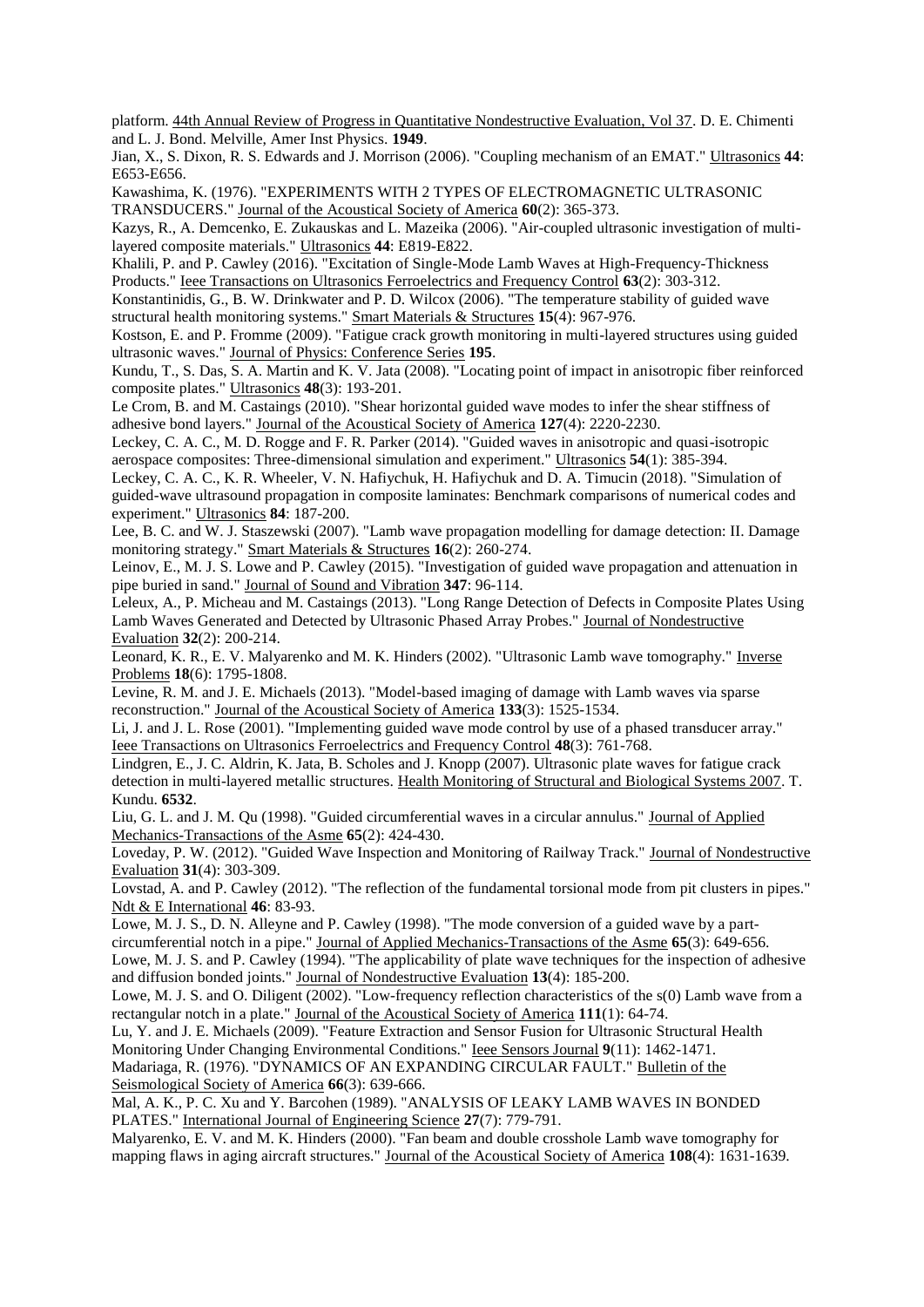Masserey, B. and P. Fromme (2017). "Analysis of high frequency guided wave scattering at a fastener hole with a view to fatigue crack detection." Ultrasonics **76**: 78-86.

McKeon, J. C. P. and M. K. Hinders (1999). "Lamb wave scattering from a through hole." Journal of Sound and Vibration **224**(5): 843-862.

Mesnil, O., C. A. C. Leckey and M. Ruzzene (2014). Instantaneous wavenumber estimation for damage quantification in layered plate structures. Health Monitoring of Structural and Biological Systems 2014. T. Kundu. **9064**.

Michaels, J. E. (2008). "Detection, localization and characterization of damage in plates with an in situ array of spatially distributed ultrasonic sensors." Smart Materials & Structures **17**(3).

Michaels, J. E., S. J. Lee, A. J. Croxford and P. D. Wilcox (2013). "Chirp excitation of ultrasonic guided waves." Ultrasonics **53**(1): 265-270.

Mudge, P. J. (2001). "Field application of the Teletest (R) long-range ultrasonic testing technique." Insight **43**(2): 74-77.

Murat, B. I. S., P. Khalili and P. Fromme (2016). "Scattering of guided waves at delaminations in composite plates." Journal of the Acoustical Society of America **139**(6): 3044-3052.

Nagy, P. B. and L. Adler (1989). "NONDESTRUCTIVE EVALUATION OF ADHESIVE JOINTS BY GUIDED-WAVES." Journal of Applied Physics **66**(10): 4658-4663.

Ng, C.-T. and M. Veidt (2011). "Scattering of the fundamental anti-symmetric Lamb wave at delaminations in composite laminates." Journal of the Acoustical Society of America **129**(3): 1288-1296.

Ng, C. T., M. Veidt, L. R. F. Rose and C. H. Wang (2012). "Analytical and finite element prediction of Lamb wave scattering at delaminations in quasi-isotropic composite laminates." Journal of Sound and Vibration **331**(22): 4870-4883.

Ostachowicz, W., P. Kudela, M. Krawczuk and A. Zak (2012). Guided Waves in Structures for SHM: The Time-Domain Spectral Element Method. Oxford, Blackwell Science Publ.

Pao, Y. H. and C. C. Chao (1964). "DIFFRACTIONS OF FLEXURAL WAVES BY A CAVITY IN AN ELASTIC PLATE." Aiaa Journal **2**(11): 2004-2010.

Park, B., Y. K. An and H. Sohn (2014). "Visualization of hidden delamination and debonding in composites through noncontact laser ultrasonic scanning." Composites Science and Technology **100**: 10-18.

Paskaramoorthy, R., A. H. Shah and S. K. Datta (1989). "SCATTERING OF FLEXURAL WAVES BY CAVITIES IN A PLATE." International Journal of Solids and Structures **25**(10): 1177-1191.

Pavlakovic, B., M. Lowe, D. Alleyne and P. Cawley (1997). Disperse: A general purpose program for creating dispersion curves.

Pol, C. B. and S. Banerjee (2013). "Modeling and analysis of propagating guided wave modes in a laminated composite plate subject to transient surface excitations." Wave Motion **50**(5): 964-978.

Potel, C., S. Baly, J. F. de Belleval, M. Lowe and P. Gatignol (2005). "Deviation of a monochromatic Lamb wave beam in anisotropic multilayered media: Asymptotic analysis, numerical and experimental results." Ieee Transactions on Ultrasonics Ferroelectrics and Frequency Control **52**(6): 987-1001.

Prada, C., D. Clorennec, T. W. Murray and D. Royer (2009). "Influence of the anisotropy on zero-group velocity Lamb modes." Journal of the Acoustical Society of America **126**(2): 620-625.

Predoi, M. V., M. Castaings, B. Hosten and C. Bacon (2007). "Wave propagation along transversely periodic structures." Journal of the Acoustical Society of America **121**(4): 1935-1944.

Puthillath, P. and J. L. Rose (2010). "Ultrasonic guided wave inspection of a titanium repair patch bonded to an aluminum aircraft skin." International Journal of Adhesion and Adhesives **30**(7): 566-573.

Quarry, M. J. (2004). Guided wave inspection of multi-layered structures.

Rajagopal, P., M. Drozdz, E. A. Skelton, M. J. S. Lowe and R. V. Craster (2012). "On the use of absorbing layers to simulate the propagation of elastic waves in unbounded isotropic media using commercially available Finite Element packages." Ndt & E International **51**: 30-40.

Rakow, A. and F.-K. Chang (2012). "A structural health monitoring fastener for tracking fatigue crack growth in bolted metallic joints." Structural Health Monitoring-an International Journal **11**(3): 253-267.

Ramadas, C., K. Balasubramaniam, M. Joshi and C. V. Krishnamurthy (2010). "Interaction of guided Lamb waves with an asymmetrically located delamination in a laminated composite plate." Smart Materials & Structures **19**(6).

Ratassepp, M., S. Fletcher and M. J. S. Lowe (2010). "Scattering of the fundamental torsional mode at an axial crack in a pipe." Journal of the Acoustical Society of America **127**(2): 730-740.

Ratnam, D., K. Balasubramaniam and B. W. Maxfield (2012). "Generation and Detection of Higher-Order Mode Clusters of Guided Waves (HOMC-GW) Using Meander-Coil EMATs." Ieee Transactions on Ultrasonics Ferroelectrics and Frequency Control **59**(4): 727-737.

Rokhlin, S. I., M. Hefets and M. Rosen (1981). "AN ULTRASONIC INTERFACE-WAVE METHOD FOR PREDICTING THE STRENGTH OF ADHESIVE BONDS." Journal of Applied Physics **52**(4): 2847-2851.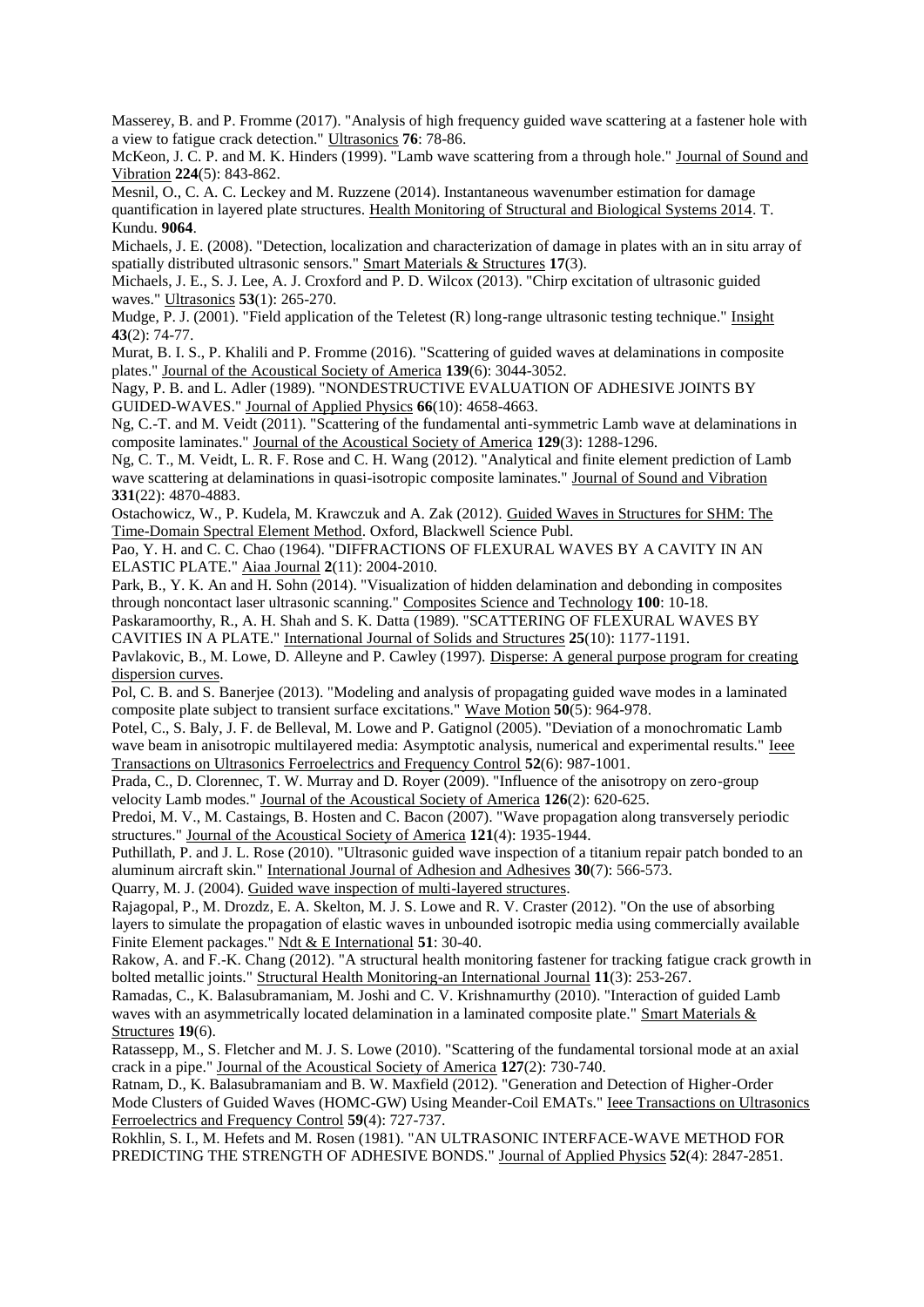Rose, J. L. (2002). "A baseline and vision of ultrasonic guided wave inspection potential." Journal of Pressure Vessel Technology-Transactions of the Asme **124**(3): 273-282.

Rose, J. L. (2002). "Standing on the shoulders of giants: An example of guided wave inspection." Materials Evaluation **60**(1): 53-59.

Rose, J. L. (2014). Ultrasonic Guided Waves in Solid Media. Cambridge, Cambridge Univ Press.

Rose, J. L. (2017). "Aspects of a Hybrid Analytical Finite Element Method Approach for Ultrasonic Guided Wave Inspection Design." Journal of Nondestructive Evaluation, Diagnostics and Prognostics of Engineering Systems **1**(1): 011001-011001-011010.

Rose, J. L., L. Zhang, M. J. Avioli and P. J. Mudge (2005). "A natural focusing low frequency guided wave experiment for the detection of defects beyond elbows." Journal of Pressure Vessel Technology-Transactions of the Asme **127**(3): 310-316.

Salas, K. I. and C. E. S. Cesnik (2009). "Guided wave excitation by a CLoVER transducer for structural health monitoring: theory and experiments." Smart Materials & Structures **18**(7).

Sanderson, R. M., D. A. Hutchins, D. R. Billson and P. J. Mudge (2013). "The investigation of guided wave propagation around a pipe bend using an analytical modeling approach." Journal of the Acoustical Society of America **133**(3): 1404-1414.

Sargent, J. P. (2006). "Corrosion detection in welds and heat-affected zones using ultrasonic Lamb waves." Insight **48**(3): 160-167.

Seifried, R., L. J. Jacobs and J. M. Qu (2002). "Propagation of guided waves in adhesive bonded components." Ndt & E International **35**(5): 317-328.

Shen, Y. F. and C. E. S. Cesnik (2016). "Hybrid local FEM/global LISA modeling of damped guided wave propagation in complex composite structures." Smart Materials and Structures **25**(9): 20.

Shen, Y. F. and V. Giurgiutiu (2015). "Effective non-reflective boundary for Lamb waves: Theory, finite element implementation, and applications." Wave Motion **58**: 22-41.

Staszewski, W. J., B. C. Lee and R. Traynor (2007). "Fatigue crack detection in metallic structures with Lamb waves and 3D laser vibrometry." Measurement Science and Technology **18**(3): 727-739.

Su, Z., L. Ye and Y. Lu (2006). "Guided Lamb waves for identification of damage in composite structures: A review." Journal of Sound and Vibration **295**(3-5): 753-780.

Terrien, N., D. Osmont, D. Royer, F. Lepoutre and A. Deom (2007). "A combined finite element and modal decomposition method to study the interaction of Lamb modes with micro-defects." Ultrasonics **46**(1): 74-88. Thompson, R. B. and D. O. Thompson (1991). "PAST EXPERIENCES IN THE DEVELOPMENT OF TESTS FOR ADHESIVE BOND STRENGTH." Journal of Adhesion Science and Technology **5**(8): 583-599.

Van Velsor, J. K., J. L. Rose and J. B. Nestleroth (2009). "Enhanced Coating Disbond Detection Capabilities in Pipe Using Circumferential Shear Horizontal Guided Waves." Materials Evaluation **67**(10): 1179-1188.

Veidt, M. and W. Sachse (1994). "ULTRASONIC POINT-SOURCE POINT-RECEIVER MEASUREMENTS IN THIN SPECIMENS." Journal of the Acoustical Society of America **96**(4): 2318-2326.

Velichko, A. and P. D. Wilcox (2008). "Guided wave arrays for high resolution inspection." Journal of the Acoustical Society of America **123**(1): 186-196.

Viktorov, I. A. (1967). Rayleigh and Lamb waves - Physical Theory and Applications New York, Plenum. Vinogradov, S., T. Eason and M. Lozev (2018). "Evaluation of Magnetostrictive Transducers for Guided Wave Monitoring of Pressurized Pipe at 200 degrees C." Journal of Pressure Vessel Technology-Transactions of the Asme **140**(2): 7.

Virieux, J. (1986). "P-SV-WAVE PROPAGATION IN HETEROGENEOUS MEDIA - VELOCITY-STRESS FINITE-DIFFERENCE METHOD." Geophysics **51**(4): 889-901.

Wang, C. H., J. T. Rose and F. K. Chang (2004). "A synthetic time-reversal imaging method for structural health monitoring." Smart Materials & Structures **13**(2): 415-423.

Wilcox, P. D. (2003). "A rapid signal processing technique to remove the effect of dispersion from guided wave signals." Ieee Transactions on Ultrasonics Ferroelectrics and Frequency Control **50**(4): 419-427.

Wilcox, P. D., M. Lowe and P. Cawley (2005). "Omnidirectional guided wave inspection of large metallic plate structures using an EMAT array." Ieee Transactions on Ultrasonics Ferroelectrics and Frequency Control **52**(4): 653-665.

Yu, L. and V. Giurgiutiu (2012). "Piezoelectric Wafer Active Sensors in Lamb Wave-Based Structural Health Monitoring." Jom **64**(7): 814-822.

Zhang, F., S. Krishnaswamy and C. M. Lilley (2006). "Bulk-wave and guided-wave photoacoustic evaluation of the mechanical properties of aluminum/silicon nitride double-layer thin films." Ultrasonics **45**(1-4): 66-76. Zhao, X., R. L. Royer, S. E. Owens and J. L. Rose (2011). "Ultrasonic Lamb wave tomography in structural health monitoring." Smart Materials & Structures **20**(10): 10.

Zhao, X. L. and J. L. Rose (2004). "Guided circumferential shear horizontal waves in an isotropic hollow cylinder." Journal of the Acoustical Society of America **115**(5): 1912-1916.